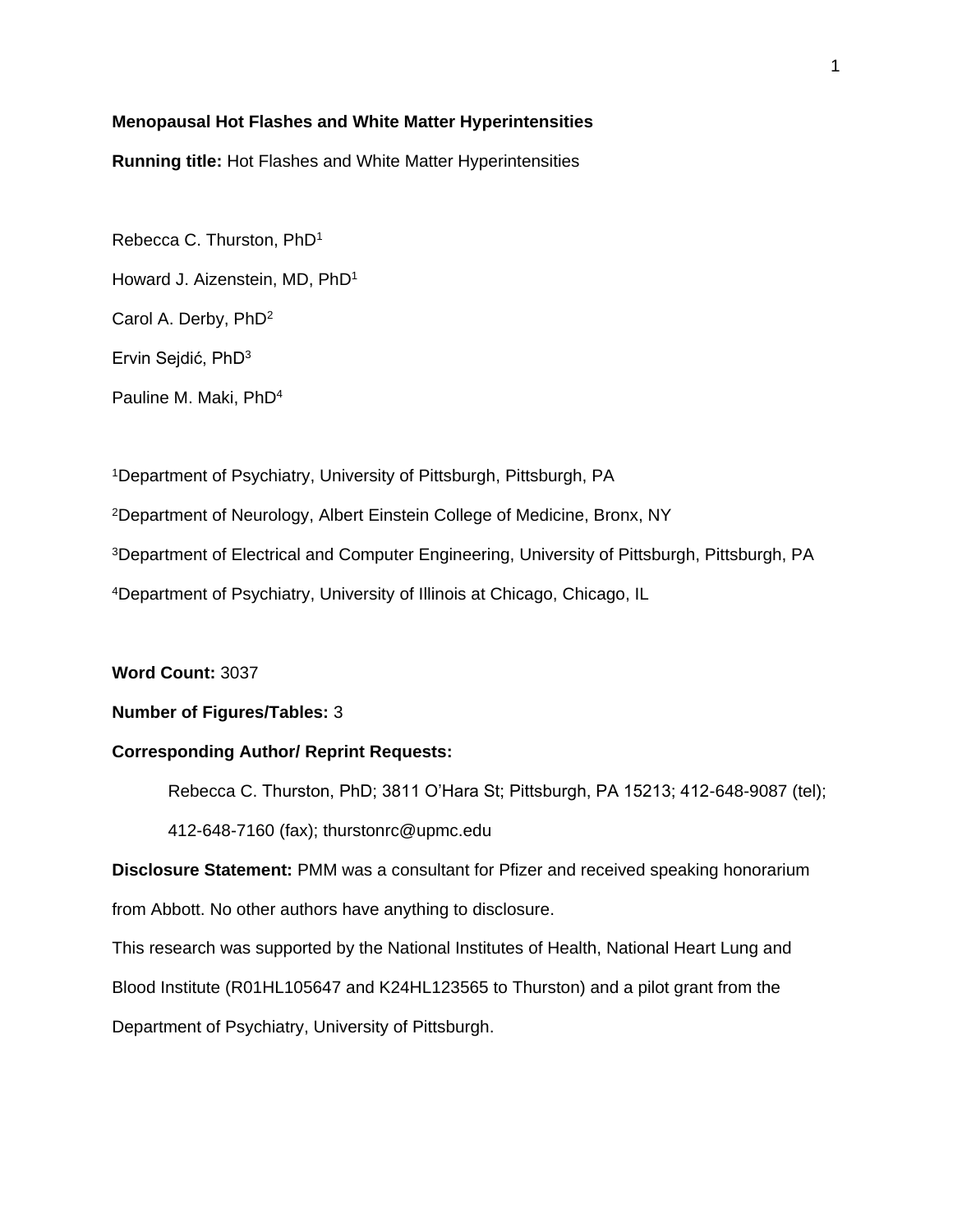### **Abstract**

**Objective:** Hot flashes are the classic menopausal symptom. Emerging data links hot flashes to cardiovascular disease (CVD) risk, yet how hot flashes are related to brain health is poorly understood. We examined the relationship between hot flashes - measured via physiologic monitor and self-report - and white matter hyperintensities (WMH) among midlife women. **Methods:** Twenty midlife women ages 40-60 without clinical CVD, with their uterus and both ovaries, and not taking hormone therapy were recruited. Women underwent 24 hours of ambulatory physiologic and diary hot flash monitoring to quantify hot flashes; magnetic resonance imaging to assess WMH burden; 72 hours of actigraphy and questionnaires to quantify sleep; and a blood draw, questionnaires, and physical measures to quantify demographics and CVD risk factors. Test of a priori hypotheses regarding relations between physiologically-monitored and self-reported wake and sleep hot flashes and WMH were conducted in linear regression models.

**Results:** More physiologically-monitored hot flashes during sleep were associated with greater WMH, controlling for age, race, and body mass index [beta(standard error)=.0002 (.0001), p=.03]. Findings persisted controlling for sleep characteristics and additional CVD risk factors. No relations were observed for self-reported hot flashes.

**Conclusions:** More physiologically-monitored hot flashes during sleep were associated with greater WMH burden among midlife women free of clinical CVD. Results suggest that relations between hot flashes and CVD risk observed in the periphery may extend to the brain. Future work should consider the unique role of sleep hot flashes in brain health.

**Key Words:** hot flashes; vasomotor symptoms; menopause; white matter hyperintensities; brain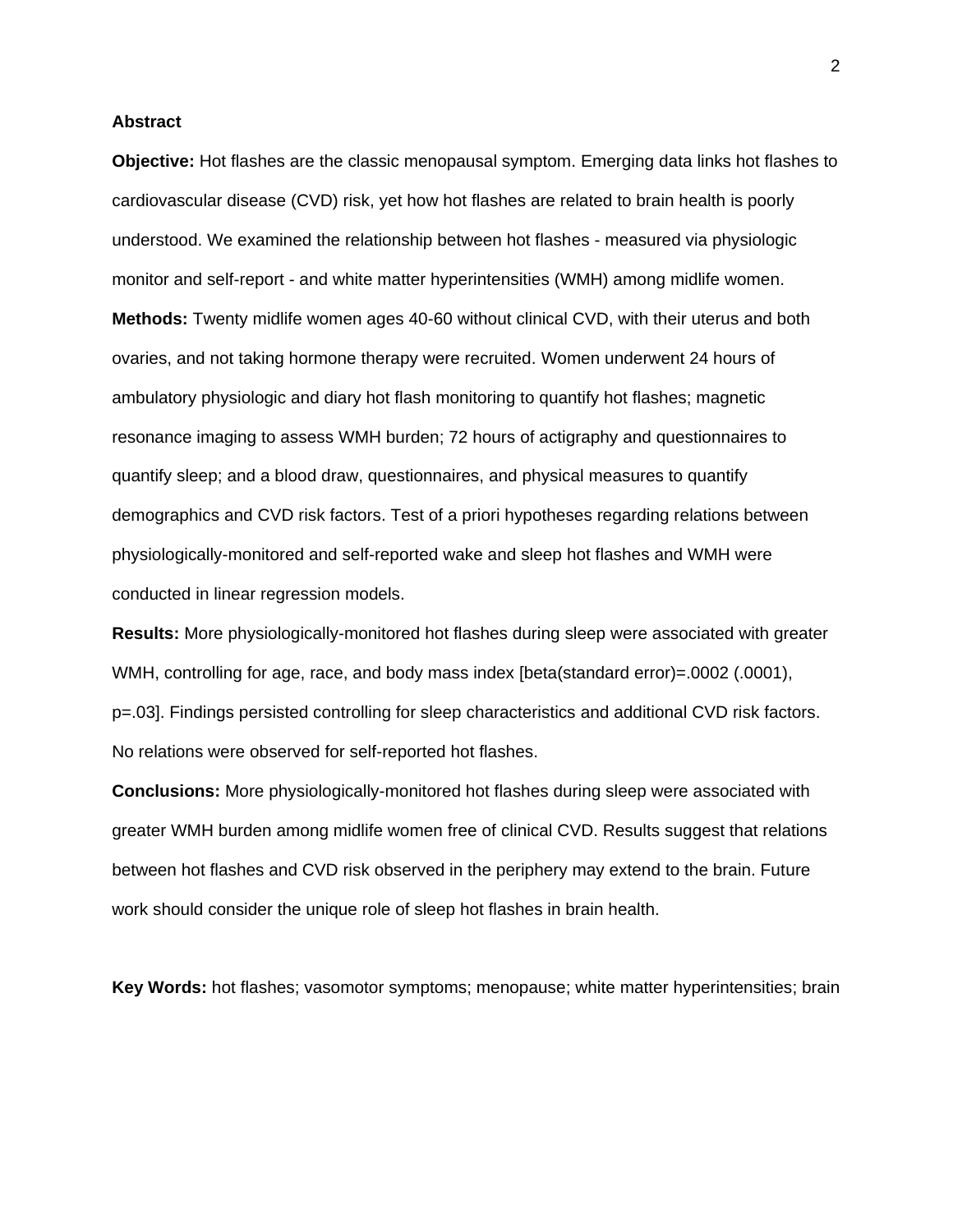## **Introduction**

Hot flashes are the cardinal symptom of the menopausal transition, experienced by over 70% of women during the menopausal transition[.](#page-14-0) <sup>1</sup> They have long been understood to be associated with reductions across all domains of quality of life[.](#page-14-1)<sup>2</sup> However, hot flashes have recently been shown to be associated with decreased physical health.

Several studies have shown hot flashes to be associated with elevated subclinical cardiovascular disease (CVD), including poorer endothelial function, higher intima media thickness, and aortic calcification.<sup>[3,](#page-14-2) [4](#page-14-3)</sup> Hot flashes have also been linked to an adverse CVD risk factor profile[,](#page-14-6) including elevated blood pressure,<sup>5</sup> higher lipids,<sup>[6](#page-14-5)</sup> a more insulin resistant profile,<sup>7</sup> and a more pro-coagulant hemostatic profile.<sup>[8](#page-14-7)</sup> Further, hot flashes, particularly those measured physiologically, have been associated with decreased cardiac vagal control. [9](#page-14-8) Notably, associations between hot flashes and CVD risk indices persist after adjusting for other standard CVD risk factors.

The existing literature on hot flashes has largely focused on changes in peripheral physiology. Although hot flashes are conceptualized as largely a central nervous system event, [10](#page-14-9) very few studies have examined hot flashes in relation to brain health. Elevated traditional and novel CVD risk factors, such as hypertension, insulin, and autonomic nervous system dysfunction have been associated with adverse changes in the brain, notably lesions in the white matter.<sup>[11-13](#page-15-0)</sup> These lesions appear as white matter hyperintensities (WMH) on T2weighted magnetic resonance imaging (MRI) scans and are thought to develop due to small vessel disease in the brain.<sup>[14](#page-15-1)</sup> WMH are linked to later stroke, cognitive decline and dementia, and mortality. [15](#page-15-2) No studies have examined whether hot flashes are linked to WMH in the brain.

We tested whether wake and sleep hot flashes were associated with WMH. We tested these hypotheses in a sample of midlife women who underwent both brain imaging and detailed ambulatory diary and physiologic hot flash monitoring. We considered the role of a range of potential explanatory factors and confounders in observed associations.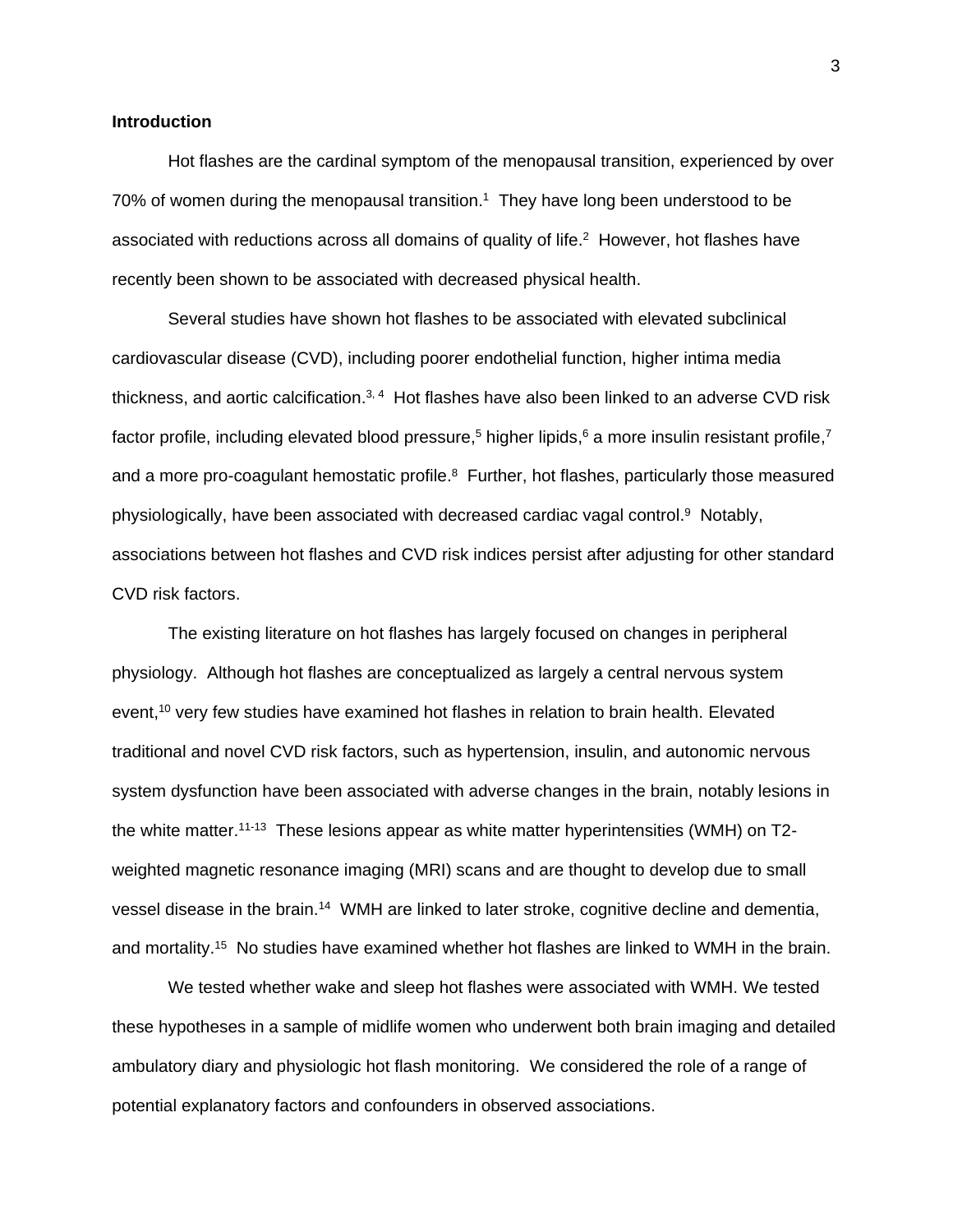## **Materials and Methods**

#### *Study Sample*

Twenty women who were a subcohort of a larger parent study of 300 women about hot flashes underwent brain imaging and cognitive assessments. Parent study inclusion criteria included being age 40-60; nonsmoking; having a uterus and at least one ovary; not pregnant; being late perimenopausal or postmenopausal status (no menstrual period in the prior two months); without a history of heart disease, stroke, arrhythmia, or breast cancer; and not taking hormone therapy, SSRI/SNRI antidepressants, clonidine, beta blockers, calcium channel blockers, gabapentin, or insulin within three months. Additional criteria for inclusion in the brain imaging sub-study included no metal in the body and no history of chronic migraines, concussion, stroke, brain injury, or Parkinson's disease. Of the twenty women who underwent the brain imaging protocol, one woman experienced hot flash monitor failure; thereby 19 women are included in analyses.

# *Design and Procedures*

The parent study protocol included anthropometric measures, questionnaires, blood specimens, and a 3-day ambulatory hot flash assessment protocol. Women in the brain imaging substudy additionally underwent a magnetic resonance imaging (MRI) of the brain. Procedures were approved by the University of Pittsburgh Institutional Review Board. All participants provided written informed consent.

## *Hot flashes*

Hot flash monitoring was conducted with an ambulatory sternal skin conductance monitor, which women wore for 24 hours, and an electronic hot flash diary which women carried for three days (the first day of which coincided with physiologic hot flash monitoring). Sternal skin conductance was recorded via the VU-AMS monitor (Amsterdam, the Netherlands), a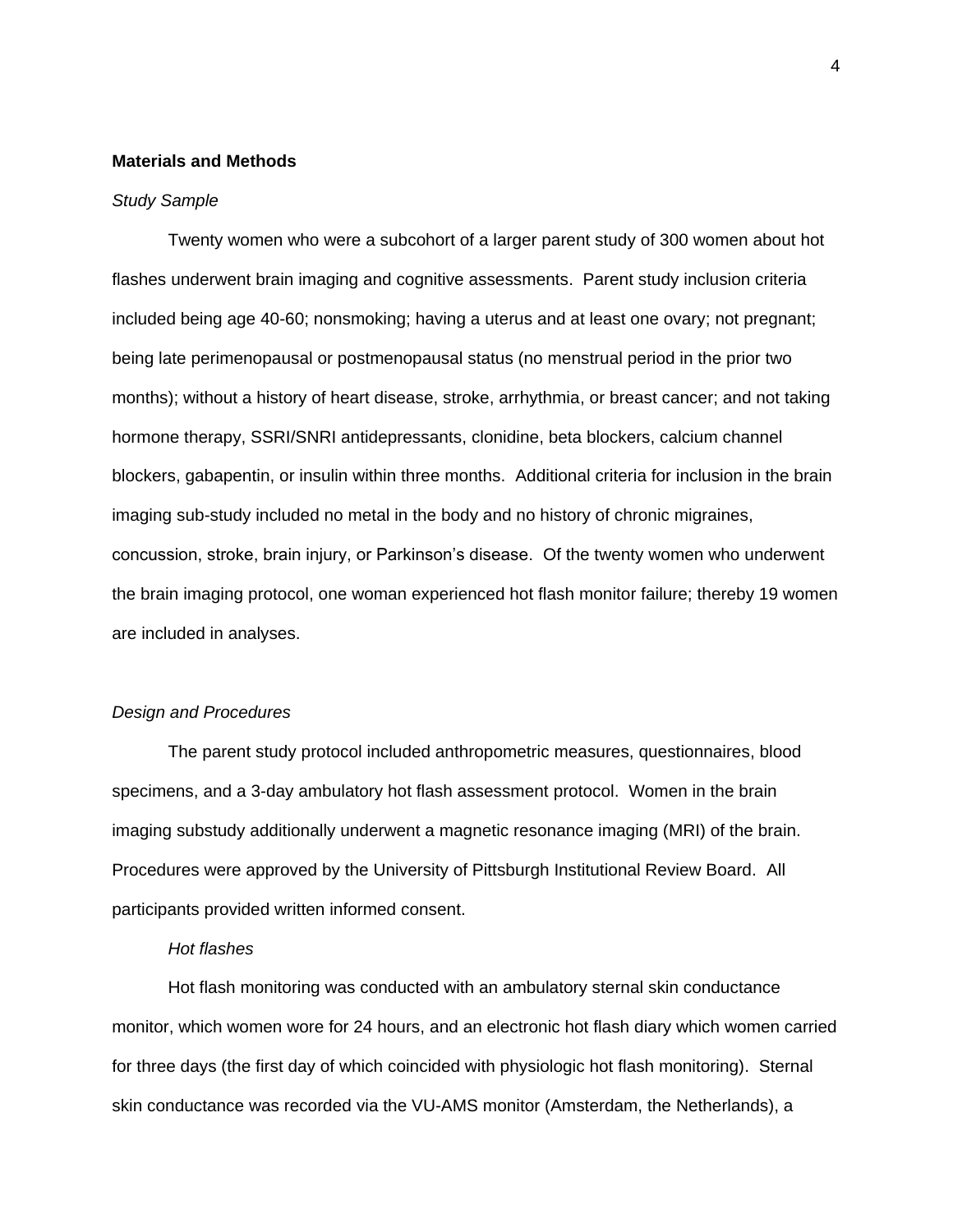portable device worn in a pouch around the waist. This device measures sternal skin conductance sampled at 1 Hz from the sternum via a 0.5 Volt constant voltage circuit passed between two Ag/AgCl electrodes (UFI) filled with 0.05M KCL Velvachol/glycol paste.<sup>[16](#page-15-3)</sup> Participants were instructed to avoid exercising and showering during monitoring. Physiologic hot flashes were classified via standard methods, with skin conductance rise of 2 µmho in 30 seconds<sup>[17](#page-15-4)</sup> flagged automatically by UFI software (DPSv3.6; Morro Bay, CA) and edited for artifact.<sup>[18](#page-15-5)</sup> Given that some women show submaximal hot flashes failing to reach the 2 umho criterion, [19,](#page-15-6) [20](#page-15-7) all potential hot flash events (submaximal hot flashes that show the characteristic hot flash pattern<sup>[18](#page-15-5)</sup>) were also visually inspected, and events showing the characteristic hot flash pattern yet <2 micro mho/30 sec rise were coded as hot flashes and independently verified by two coders, a coding approach that has been shown to be reliable ( $\kappa$ =.86).<sup>[19,](#page-15-6) [20](#page-15-7)</sup> A 20-minute lockout period was implemented after the start of the flash during which no hot flashes were coded. To report hot flashes over the three-day monitoring period, participants were instructed to 1) complete a portable electronic diary (Palm Z22, Palm, Inc.) and 2) press event mark buttons on their wrist actigraph and the hot flash monitor (24 hours only) when experiencing a hot flash. For reporting nighttime hot flashes, women were instructed to report hot flashes via button-press.

#### *Brain imaging*

MRI scanning was performed at the MR Research Center of the University of Pittsburgh. A 3T Siemens Tim Trio MR scanner was used, with a Siemens 12-channel head coil. Two series of MR images were analyzed for the current study: a Magnetization-prepared rapid gradient echo (MPRAGE) T1-weighted sequence and T2-weighted Fluid-attenuated inversion recovery (FLAIR) sequence. MPRAGE images were acquired in the axial plane: TR=2300 ms; TE=3.43 ms; TI=900 ms; Flip angle= 9 deg; Slice Thickness=1mm; FOV= 256\*224 mm; voxel size= 1mm\*1mm; matrix size= 256\*224; and number of slices=176. FLAIR images were acquired in the axial plane: TR=9160 ms; TE=89 ms; TI=2500 ms; FA=150 deg; FOV= 256\*212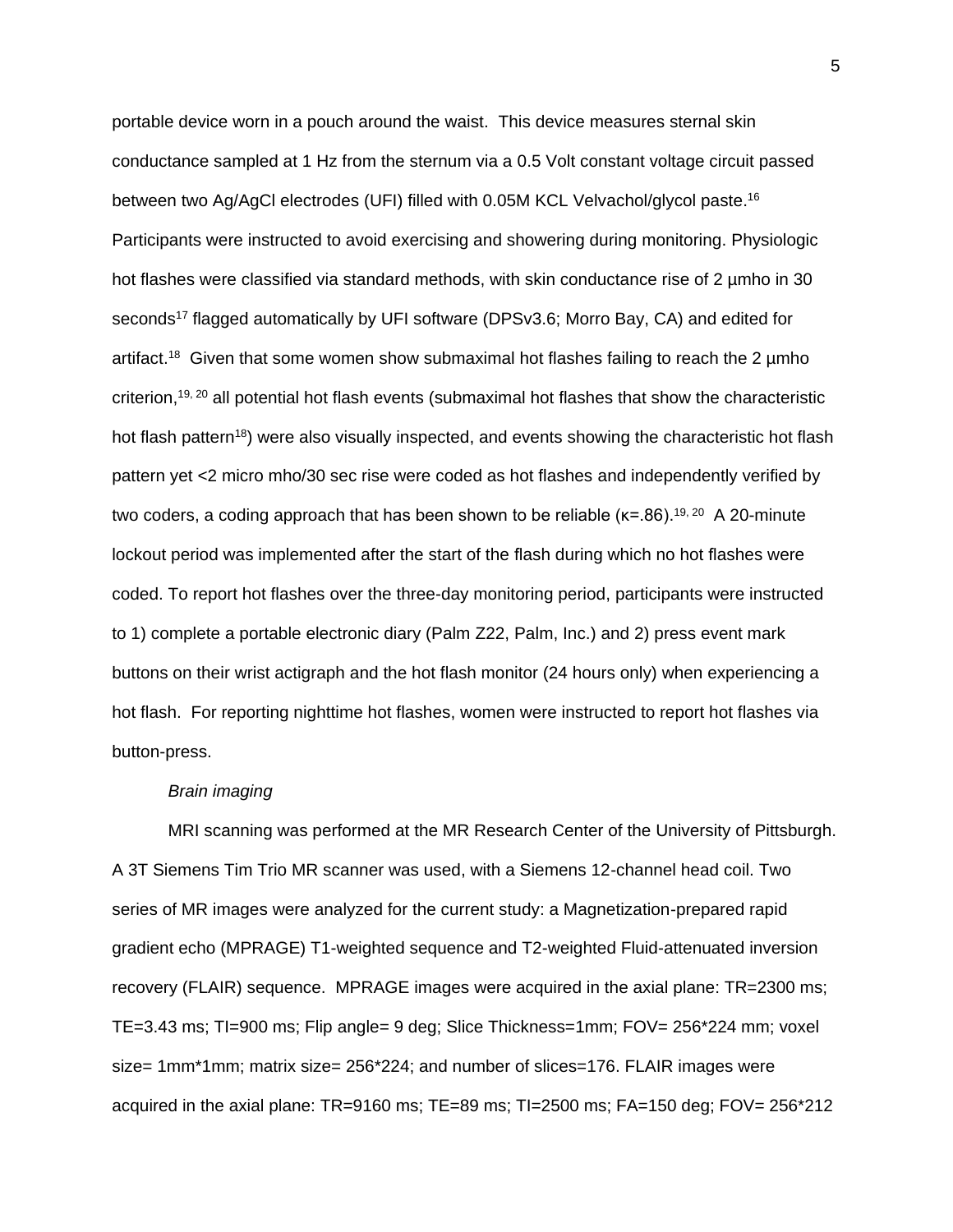mm; slice thickness=3 mm; matrix size=256\*240; number of slices=48 slices; and voxel size= 1mm\*1mm.

The WMH volume was obtained from the MPRAGE and T2-weighted FLAIR image using an automated method for quantification and localization of WMH.<sup>[21](#page-16-0)</sup> The WMH quantification was done using a fuzzy connected algorithm.<sup>[22](#page-16-1)</sup> The total WMH volume was normalized by total brain volume.

# *Sleep*

Participants wore a wrist actigraph and completed a sleep diary for three days over the monitoring period. Actigraphy data were collected with a Minimitter Actiwatch-2 (Respironics, Inc., Murrysville, PA) in 1-min epochs and analyzed with the Actiware (Version 6.0.1) software program. Sleep diary data for bedtime and rise time were entered for calculation of sleep-wake variables. Actigraphy outcome variables included total sleep time (within the bedtime and rise time interval), sleep latency (bedtime to first sleep period), wakefulness after sleep onset (WASO; total minutes of wakefulness between sleep onset and final wake time) and sleep efficiency (100%\*total sleep time/time in bed). Participants also completed the Pittsburgh Sleep Quality Index,<sup>[23](#page-16-2)</sup> the Epworth Sleepiness Scale,<sup>[24](#page-16-3)</sup> and the Berlin Questionnaire,<sup>[25](#page-16-4)</sup> widely-used and well-validated measures of sleep quality, daytime sleepiness, and sleep apnea respectively.

## *Covariates*

Height was measured via fixed stadiometer and weight via balance beam scale, and BMI was calculated as weight (kg)/height (m).<sup>2</sup> Systolic and diastolic blood pressure was the average of the second and third of three seated measurements taken via a Dinamap v100. Demographics, medical history, and health behaviors were assessed by questionnaires and interview. Menopausal status was obtained from reported bleeding patterns, categorized as perimenopausal (>2-<12months amenorrhea), or postmenopausal (>12 months amenorrhea). Race/ethnicity was self-reported by the participant. Education was assessed as years of completed education and due to small cell sizes classified as less than or greater than a college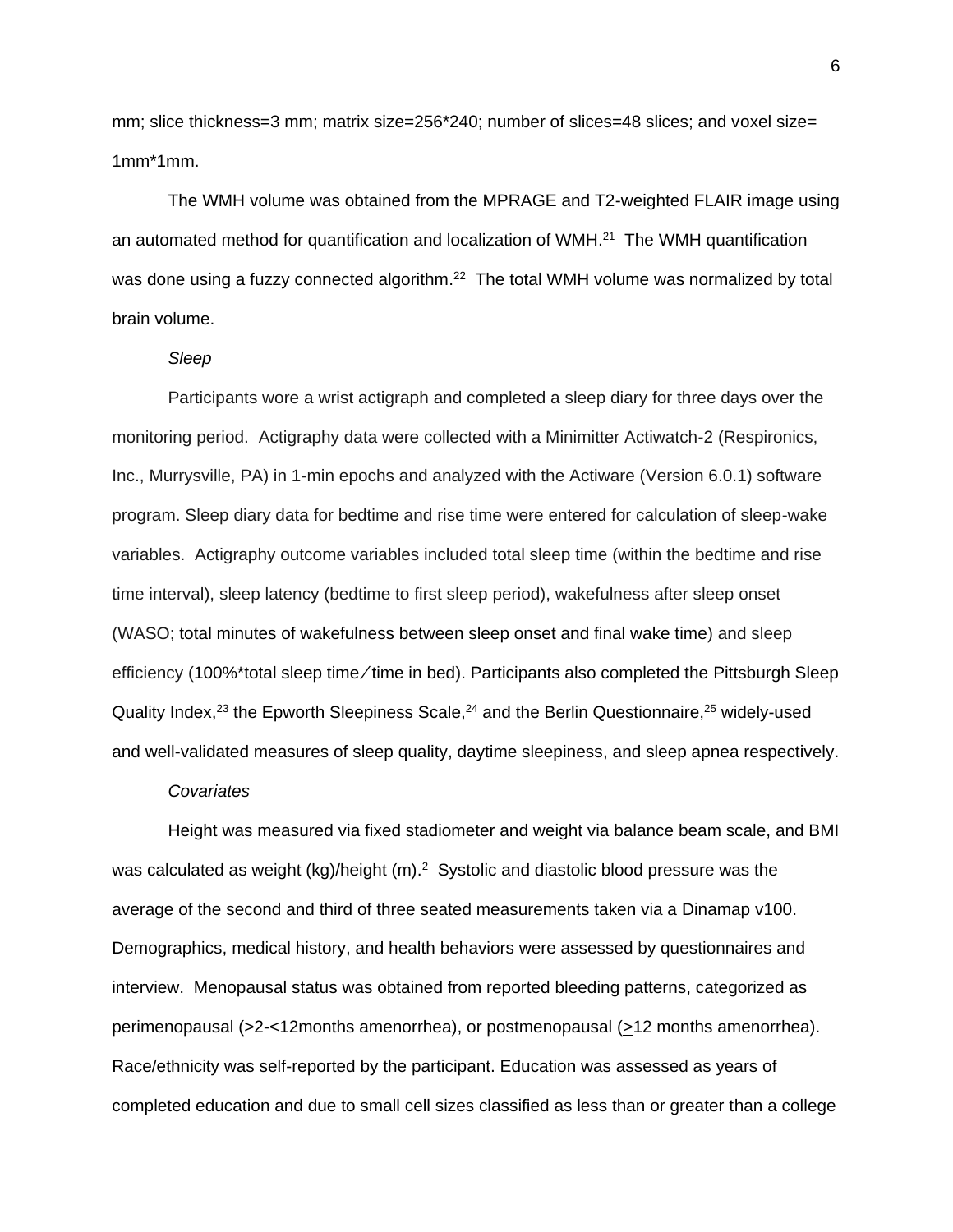for analysis. Self-rated health was rated on a 6-point likert scale from excellent to very poor. Depressive symptoms were assessed via the Center for Epidemiologic Studies Depression Survey.

Participants provided a morning fasting blood sample for assessment of glucose, insulin, and lipids assessed via direct reagent/antibody measurement or indirect calculation methods. Glucose, total cholesterol, and triglycerides were determined enzymatically in serum (Vital Diagnostics; Lincoln, RI). HDL was determined after selective precipitation by heparin/manganese chloride and centrifugal removal of VLDL and LDL. LDL was calculated indirectly using the Friedewald equation.<sup>[26](#page-16-5)</sup> Insulin was measured by cross-reactivity of human proinsulin antibody via radioimmunoassay (EMD Millipore, St Charles, MO). HOMA, an index reflecting insulin resistance, was calculated [(fasting insulin\*fasting glucose)/ 22.5].<sup>[27](#page-16-6)</sup> High sensitivity C-reactive protein (CRP-hs) was measured using goat anti-CRP-antibodies (Beckman-Coulter, Brea, CA) and turbidimetrically measuring the increase in absorbance (AU400 from Olympus America, Inc., Melville, NY), with intra- and inter-assay coefficients of variation of 5.5% and 3.0%, respectively. Interleukin 6 (IL-6) was measured using a high sensitive ELISA kit (Minneapolis, MN), with intra and inter-assay coefficients of variation of 9.1% and 10.2%, respectively. Serum E2 was assessed using liquid chromatography-tandem mass spectrometry, with inter- and intra-assay coefficients of variation of 5.0 and 8.1%, respectively and a lower limit of detection of 1.0 pg/ml.<sup>[28](#page-16-7)</sup>

# *Statistical analysis*

Variables were examined for distributions, outliers, and cell sizes. To account for variations in monitoring times, hot flash rates were calculated, with the number of hot flashes divided by monitoring time and standardized to a 24-hour period. They were also separated into sleep and wake hot flashes defined by actiwatch sleep and wake times. For women without hot flashes their hot flash rates were set to 0. Associations between hot flashes, and WMH were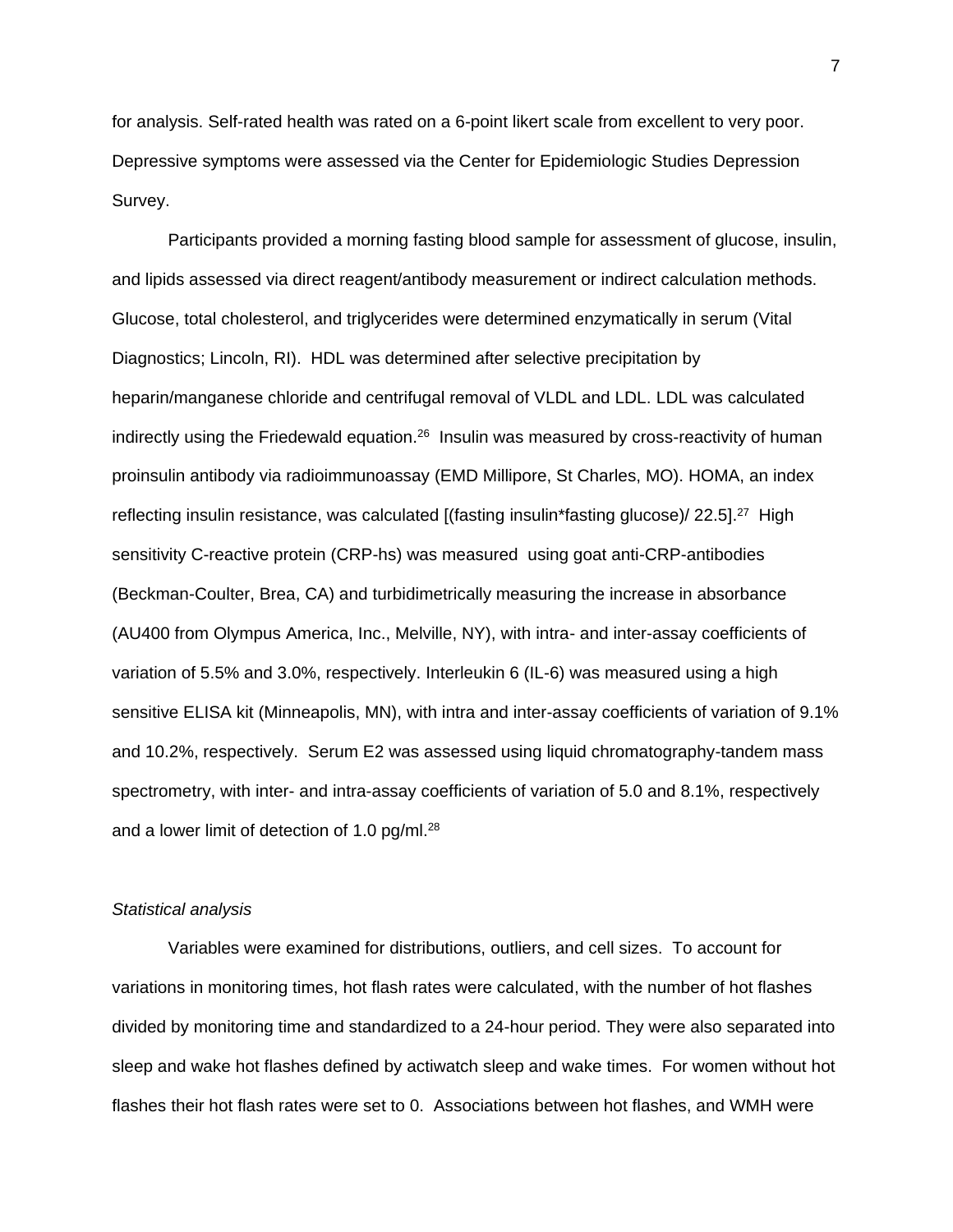tested in linear regression models, controlling for a priori selected covariates age, race/ethnicity, and body mass index. Additional covariates were added in secondary models. WMH was considered both as an untransformed variable and log transformed; results were comparable and thereby untransformed data are presented here. Estradiol, HOMA, IL6, and hsCRP values were log transformed to conform to assumptions or normality. All tests were two tailed with an alpha set to 0.05. Analyses were conducted using SAS v9.4 (SAS Institute, Cary, NC).

## **Results**

Participants were on average 55 years old and approximately a quarter of the women were African American, with the remainder non-Hispanic White. The participants were on average normotensive, overweight and postmenopausal. Nine women reported having hot flashes, yet on physiologic monitoring 14 women showed physiologic hot flashes, a finding that is consistent with prior findings that women tend to under-report hot flashes relative to physiologic monitoring. [29](#page-16-8) For the sample as a whole, women reported an average of 3 hot flashes/24 hours, and showed 8 hot flashes/24 hours on physiologic monitoring.

When considered categorically, women with hot flashes (physiologically-verified) had marginally higher WMH [relative to women without hot flashes: beta, b (standard error, SE)=0.0009 (0.0004), p=0.07], controlling for age, race, and BMI. Considered continuously, more physiologic hot flashes, particularly during sleep, were associated with significantly greater WMH. (Table 2; Figure 1). Notably, in these models the magnitude of the effect size for sleep hot flashes [for each additional hot flash: b(SE)=0.0002 (0.0001), p=0.03] was larger than that for age [per year: b(SE)=0.000007 (0.00005), p=0.90] or race [White vs African American: b(SE)=0. 0005 (0.0005), p=0.31], and comparable to that of BMI [per unit increase in BMI: b(SE)=0.0002 (0.00004), p=0.001], the only other significant variable in the model. No significant associations were observed between self-reported hot flashes and WMH [24-hour self-reported hot flashes, per additional hot flash: b(SE)=-0.000013 (0.00006), p=0.83; self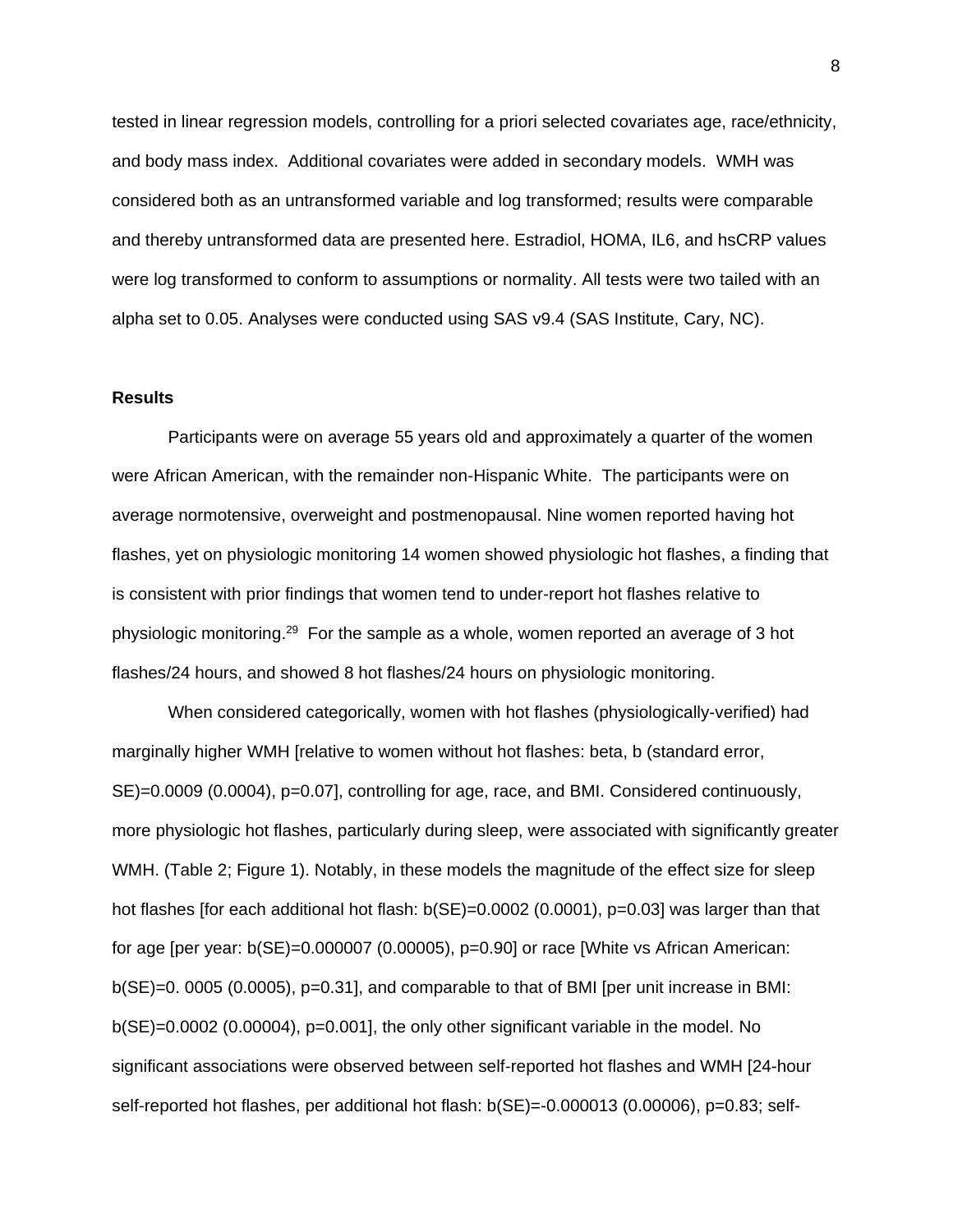reported hot flashes during waking hours, per additional hot flash:  $b(SE) = -0.000017$  (0.0001), p=0.86; self-reported hot flashes during sleep, per additional hot flash: b(SE)=-0.00001  $(0.0001)$ ,  $p=0.91$ , controlling for age, race, BMI].

Because findings were observed for hot flashes occurring during sleep, we also adjusted for sleep characteristics, including actigraphy-assessed sleep time, waking after sleep onset, sleep efficiency, and fragmentation; and questionnaire-assessed sleep apnea, sleep quality, or daytime sleepiness. Only higher daytime sleepiness was related to more WMH [per increase in Epworth scale score:  $b(SE) = 0.0001$  (0.00004),  $p=0.02$ , adjusted for age race, and BMI]. However, controlling for sleepiness in relations between overnight physiologic hot flashes and WMH had little impact on associations [per additional hot flash: b(SE)=0.0003(.00008) p=0.008, adjusted for age, race, BMI, sleepiness].

We performed several additional analyses to determine whether other potential covariates that might relate to hot flashes and might modify the relationship between hot flashes and WMH. These covariates included education, SBP, DBP, menopause stage, lipids, HOMA, blood pressure-lowering medication use, prior hormone therapy use, self-rated health, depressive symptoms, IL6, and hsCRP. Higher LDL cholesterol [per unit increase in LDL:  $b(SE) = 0.00003$  (0.000008), p=0.01] and higher hsCRP<sub>log</sub> [per unit increase in hsCRP<sub>log</sub>: b(SE)=0.0005 (0.0002), p=0.01] was associated with more WMH (both models adjusted for age, race, BMI, sleep physiologic hot flashes). None of the other factors (education, SBP, DBP, menopause stage, HDL, triglycerides, HOMA, blood pressure-lowering medication use, prior hormone therapy use, self-rated health, depressive symptoms, IL6) were significantly related to WMH. Further, inclusion of any these factors (including LDL and hsCRP) in models between sleep physiologic hot flashes and WMH did not substantially alter findings (data not shown). Further, we considered  $E2_{\text{log}}$  concentrations in relations between sleep physiologic hot flashes and WMH in models adjusted for age, race, and BMI; relations between sleep physiologic hot flashes and WMH persisted [per additional hot flash: b(SE)=0.0002 (0.0001), p<0.05].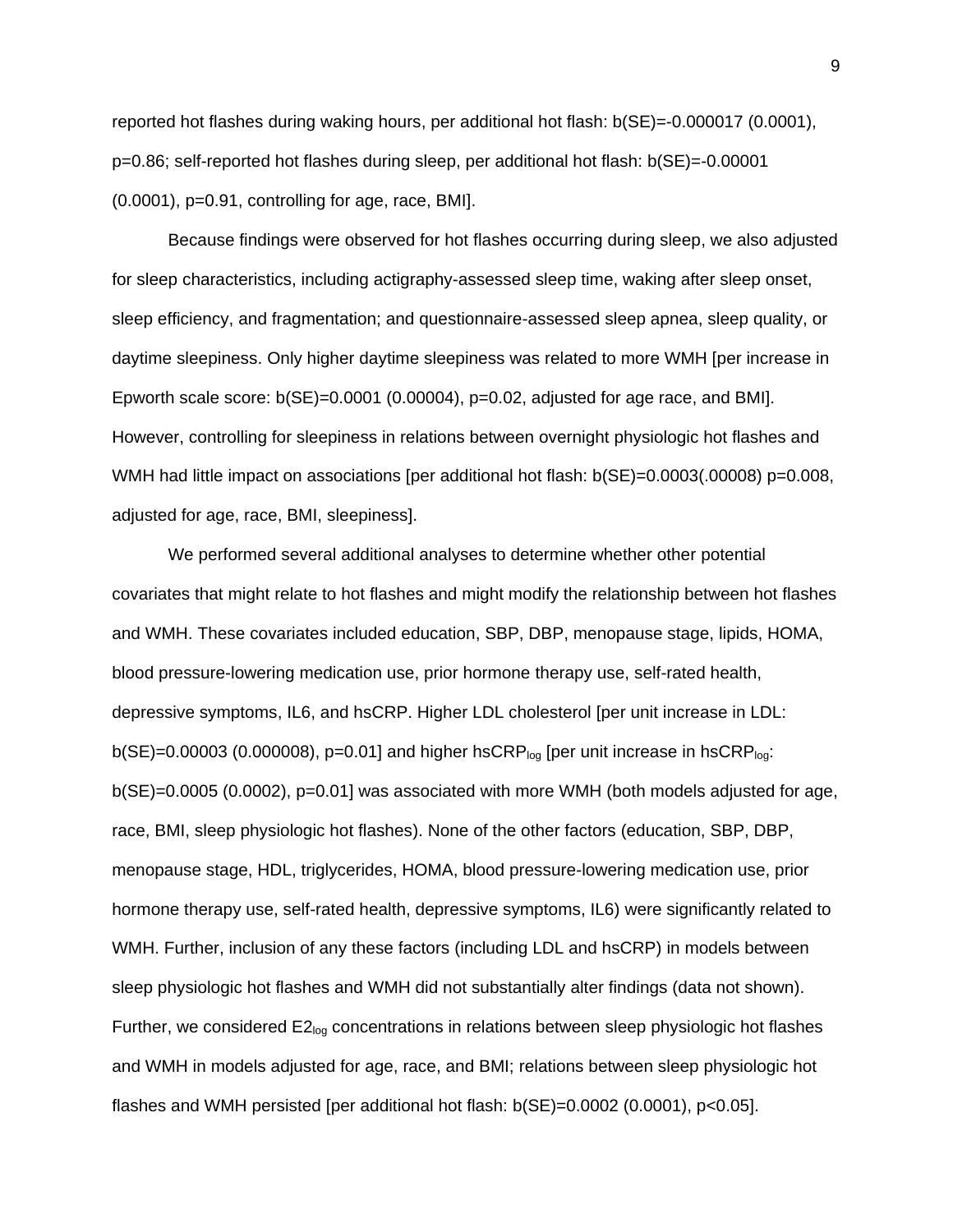#### **Discussion**

This study was the first to investigate the relation between menopausal hot flashes and WMH. We showed that more physiologically-monitored hot flashes during sleep were associated with greater WMH burden among midlife women free of clinical cardiovascular or cerebrovascular disease. These associations were not accounted for demographic factors, CVD risk factors, sleep, E2, or other potential confounding factors. These findings demonstrate a link between menopausal hot flashes and brain health, specifically structural abnormalities associated with ischemic disease.

Some studies have linked hot flashes to elevated subclinical CVD as well as a more adverse CVD risk factor profile.<sup>[3-8](#page-14-2)</sup> Notably, a more adverse CVD risk profile, particularly hypertension and diabetes, has been associated with more WMH which may reflect small vessel disease in the brain.<sup>[11,](#page-15-0) [12](#page-15-8)</sup> Greater WMH burden in turn has been linked to elevated risk of stroke, dementia, and mortality.<sup>[15](#page-15-2)</sup> Thus, these data suggest that the adverse CVD profile observed in the periphery in some work may extend to the brain. Importantly, the direction of relations cannot be assumed here - hot flashes may serve as a marker for underlying white matter changes, they may be etiologically involved in these changes in women, or the relations between WMH and hot flashes may be explained by a third factor. The precise nature of relations between hot flashes and WMH should be investigated in future work, including in longitudinal studies.

Prior work has considered other reproductive and hormonal factors, such as hormone therapy use, pregnancy, and preeclampsia in relation to WMH.<sup>[30-32](#page-17-0)</sup> However, no prior work has considered menopausal hot flashes in relation to WMH. WMH can be observed among relatively healthy midlife women, and some evidence indicates that WMH may be particularly related to novel CVD risk factors as compared to traditional CVD risk factors in this group.<sup>[33](#page-17-1)</sup> Further, prior work has demonstrated that reproductive factors, such as bilateral oophorectomy during pre or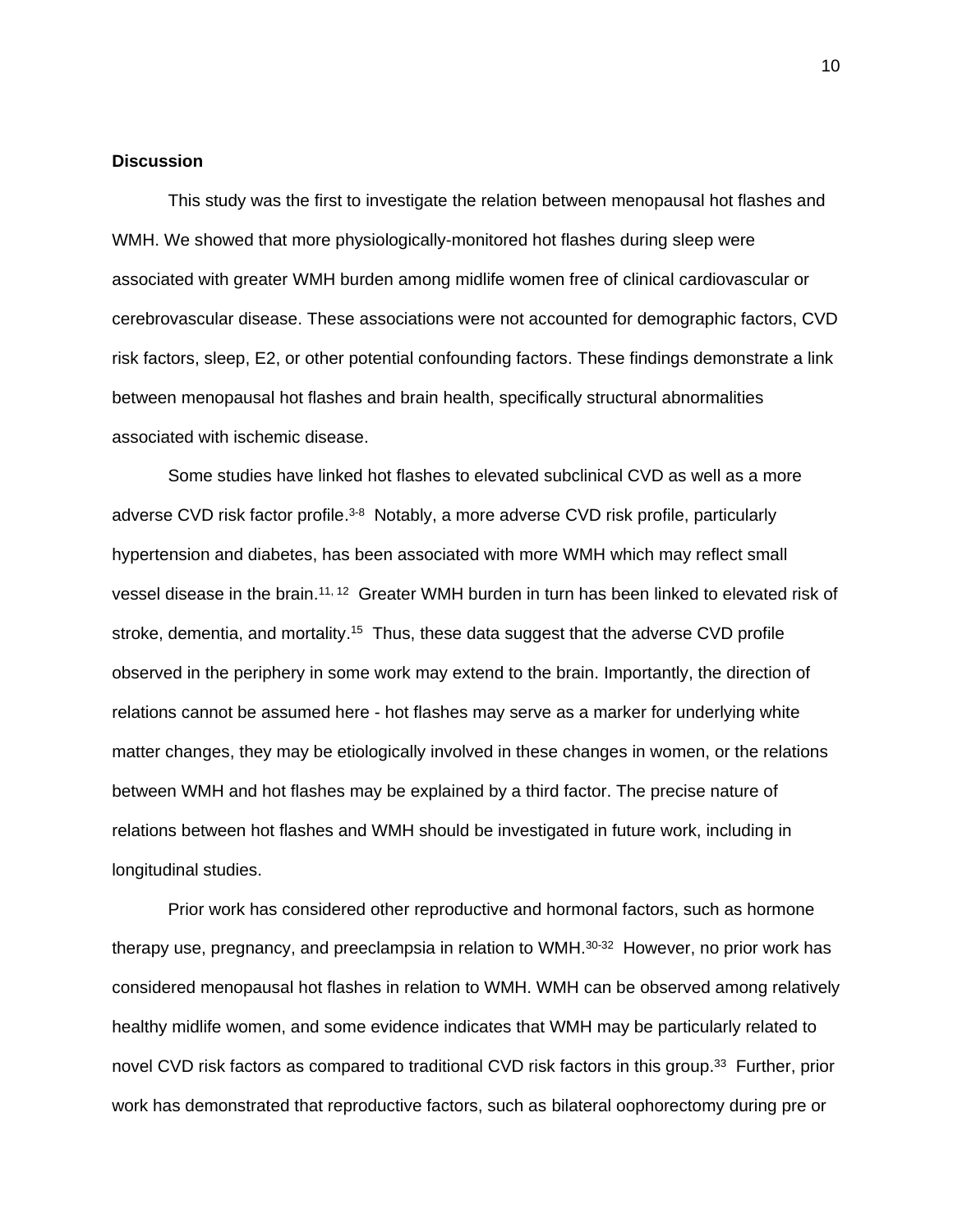perimenopause (which typically induces hot flashes), has been linked elevated risk for cognitive impairment, dementia, and parkinsonism. $34,35$  $34,35$  Midlife reproductive phenomena such as hot flashes may be particularly relevant to consider in relation to later brain health. Future work should extend these findings to a wider range of clinical and functional (i.e. cognitive) outcomes as well as populations such as women undergoing oophorectomy.

 Findings were observed primarily for physiologically-assessed hot flashes. Physiologically-monitored hot flashes differ from self-reported hot flashes in several important ways. Physiologic hot flash measures have the advantage of not relying upon attention, perception, emotional influences, or adherence to hot flash reporting protocols<sup>[36](#page-17-4)</sup>. These issues are particular relevant in the ambulatory setting which presents many distractions and competing activities. Thus, typically more hot flashes are detected than are reported in the ambulatory setting.<sup>[9,](#page-14-8) [29,](#page-16-8) [37](#page-17-5)</sup> Physiologic hot flash measures may be particularly useful for measuring sleep hot flashes, when reporting may be particularly difficult and impacted by the quality of sleep itself.<sup>[38](#page-17-6)</sup> Finally, as compared to self-reported hot flashes, physiologicallymonitored hot flashes have been shown to be more strongly related to other indices such as cardiac vagal control<sup>[9](#page-14-8)</sup> and cognitive indices such as verbal memory.<sup>[37](#page-17-5)</sup>

Findings were most pronounced for physiologically-monitored hot flashes detected during sleep. These relations did not appear to be accounted for by sleep characteristics assessed both by actigraphy and by questionnaire. In fact, only daytime sleepiness was related to greater WMH burden, and sleepiness did not account for the observed associations. Notably, sleep apnea in other work has been related to WMH,<sup>[39](#page-18-0)</sup> but was not related to WMH here, and sleep apnea is not typically related to hot flashes.<sup>[40](#page-18-1)</sup> Although sleep was rigorously assessed here, without polysomnography measures of sleep, a role for sleep cannot be definitively ruled out. However, the evidence here does not support a major role for sleep in these associations. It is also notable that relations between physiologic hot flashes and other relevant outcomes, such as cardiac vagal control <sup>[9](#page-14-8)</sup> and cognition,<sup>[37](#page-17-5)</sup> appear most pronounced for sleep hot flashes.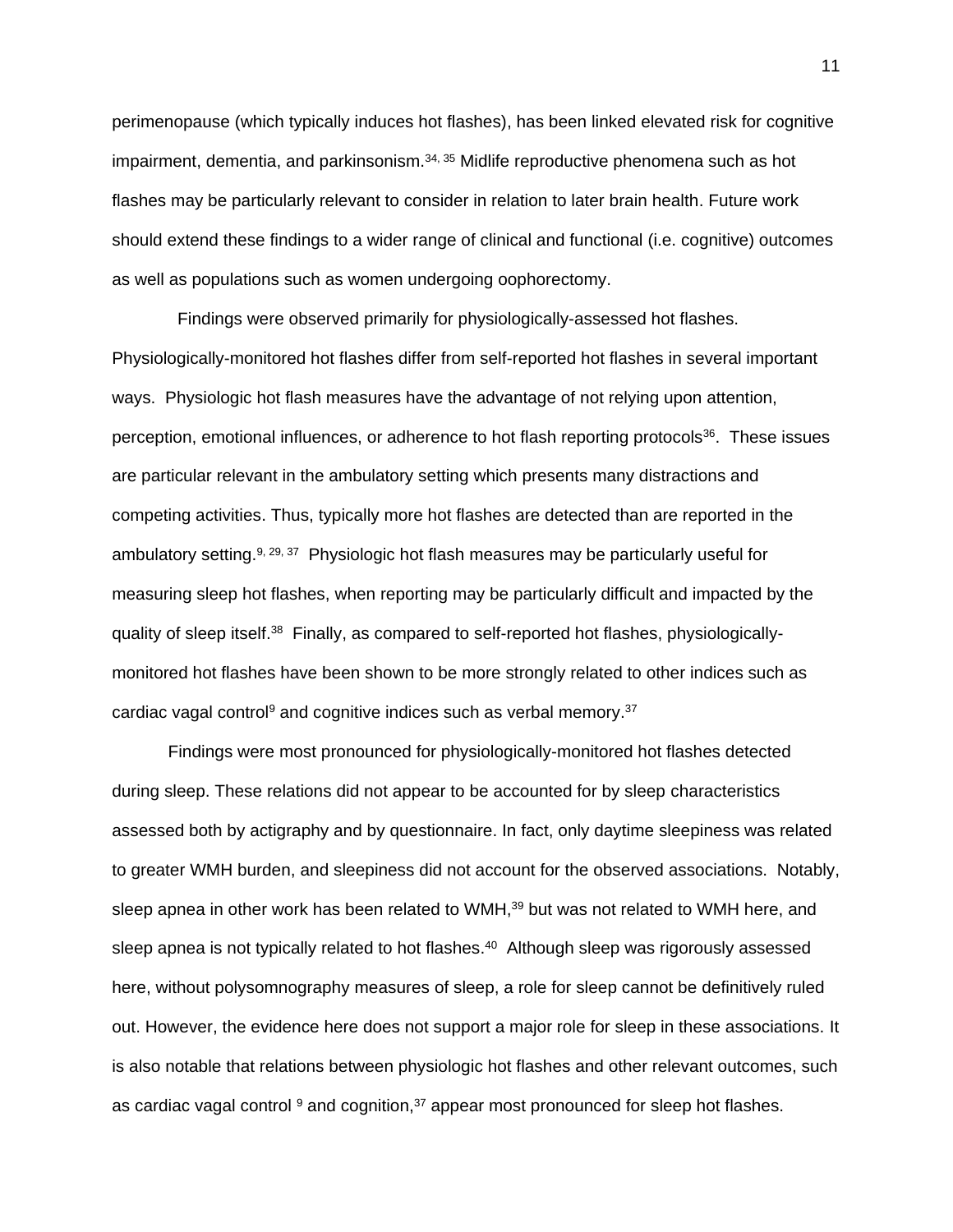Whether sleep hot flashes and waking hot flashes have different underlying physiologies is not known, and further investigation of the unique relation of sleep hot flashes to WMH is warranted.

The mechanisms that may link hot flashes to WMH are not entirely clear, yet the findings here were not altered when controlling for CVD risk factors, such as blood pressure, BMI, or lipids. Inflammation has been tied to WMH<sup>[41](#page-18-2)</sup> and possibly hot flashes.<sup>[42](#page-18-3)</sup> We considered IL6 and CRP here, and although CRP was related to WMH, neither marker explained the association between hot flashes and WMH. Further, hot flashes typically occur in the context of E2 withdrawal,<sup>[10](#page-14-9)</sup> which may have implications for brain health.<sup>[32,](#page-17-7) [43](#page-18-4)</sup> However, findings persisted controlling for E2, which was measured via gold standard methods that are sensitive to the low levels of E2 observed in postmenopausal women. Notably, as the timing of E2 withdrawal may be relevant to brain health,<sup>[43](#page-18-4)</sup> future work with larger sample sizes should consider variations in the timing of hot flashes in relation to WMH. Other work has shown autonomic nervous system profile characterized by increased sympathetic and/or decreased vagal control of the heart associated with hot flashes<sup>[9](#page-14-8)</sup> and WMH,<sup>[13](#page-15-9)</sup> which may be a candidate pathway linking these two phenomena. Future work should further consider the mechanisms by which hot flashes may be associated with WMH.

This study has several limitations. The main limitation of the study was its small size, which may have limited power to detect associations. It is notable that such consistent findings were noted between WMH and hot flashes despite this small sample, and findings should be replicated in future work. The majority of women included here were postmenopausal and thereby any differences by menopausal stage could not be investigated. Although extensive sleep indices were included, future work should examine the role of sleep in these relations using additional measures such as polysomnography.

This study had several strengths. This is the first study to investigate menopausal hot flashes in relation to WMH. Hot flashes were investigated via both physiologic monitoring and prospective diary report and during wake and sleep as a woman went about her daily activities.

12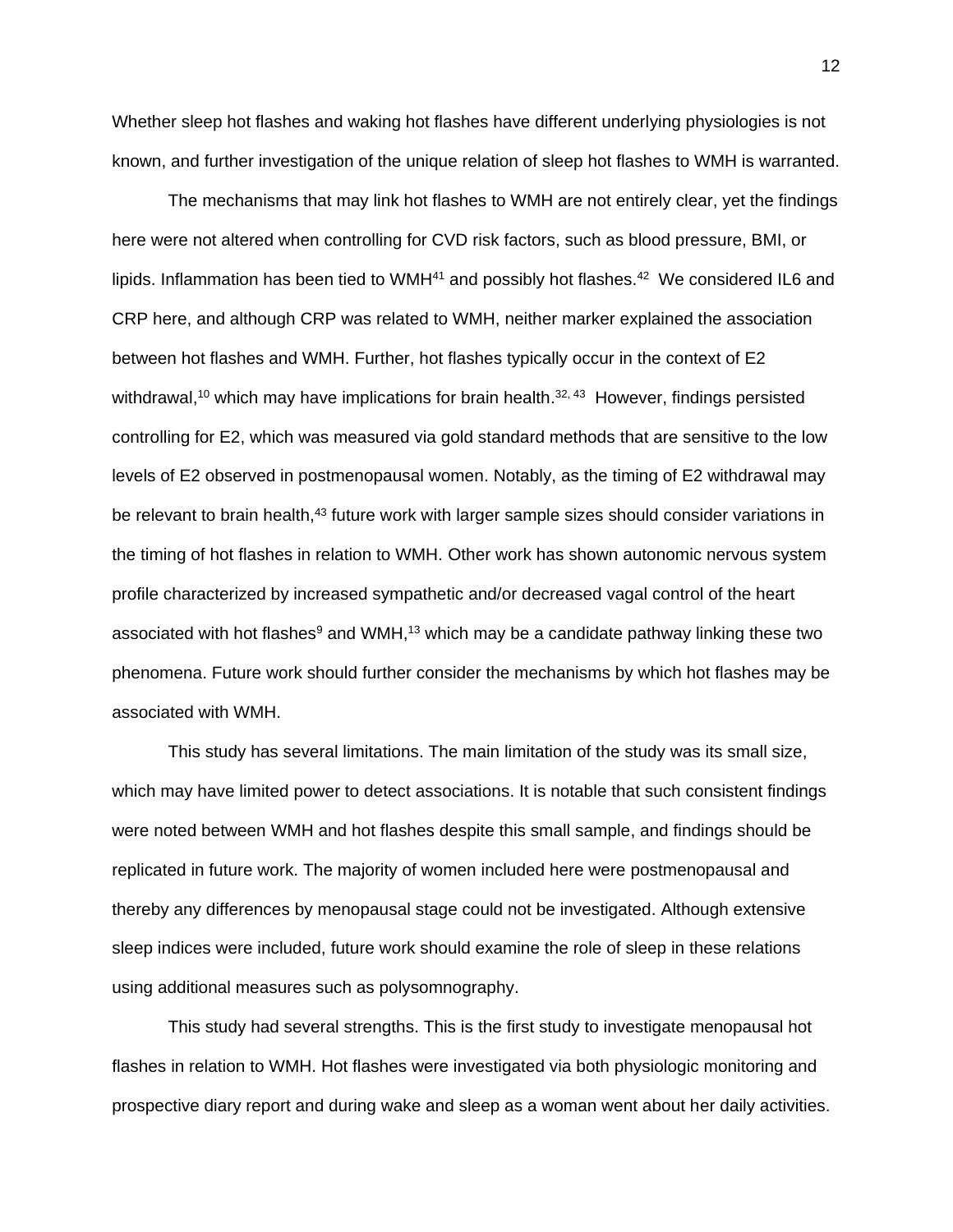Women completed a detailed brain imaging procedure. Moreover, other related important indices, including sleep, depression, CVD risk factors, and rigorously-measured endogenous E2 concentrations were assessed and their roles considered.

## **Conclusions**

More menopausal hot flashes, particularly hot flashes occurring during sleep hours, were associated with greater WMH burden among midlife women free of clinical cardiovascular or cerebrovascular disease. This study is the first to investigate hot flashes in relation to WMH, showing that changes in white matter can occur early in life among women with hot flashes during sleep. These findings underscore the importance of continued investigation of the brain in investigating the propensity towards, underlying physiology of, and sequelae of hot flashes.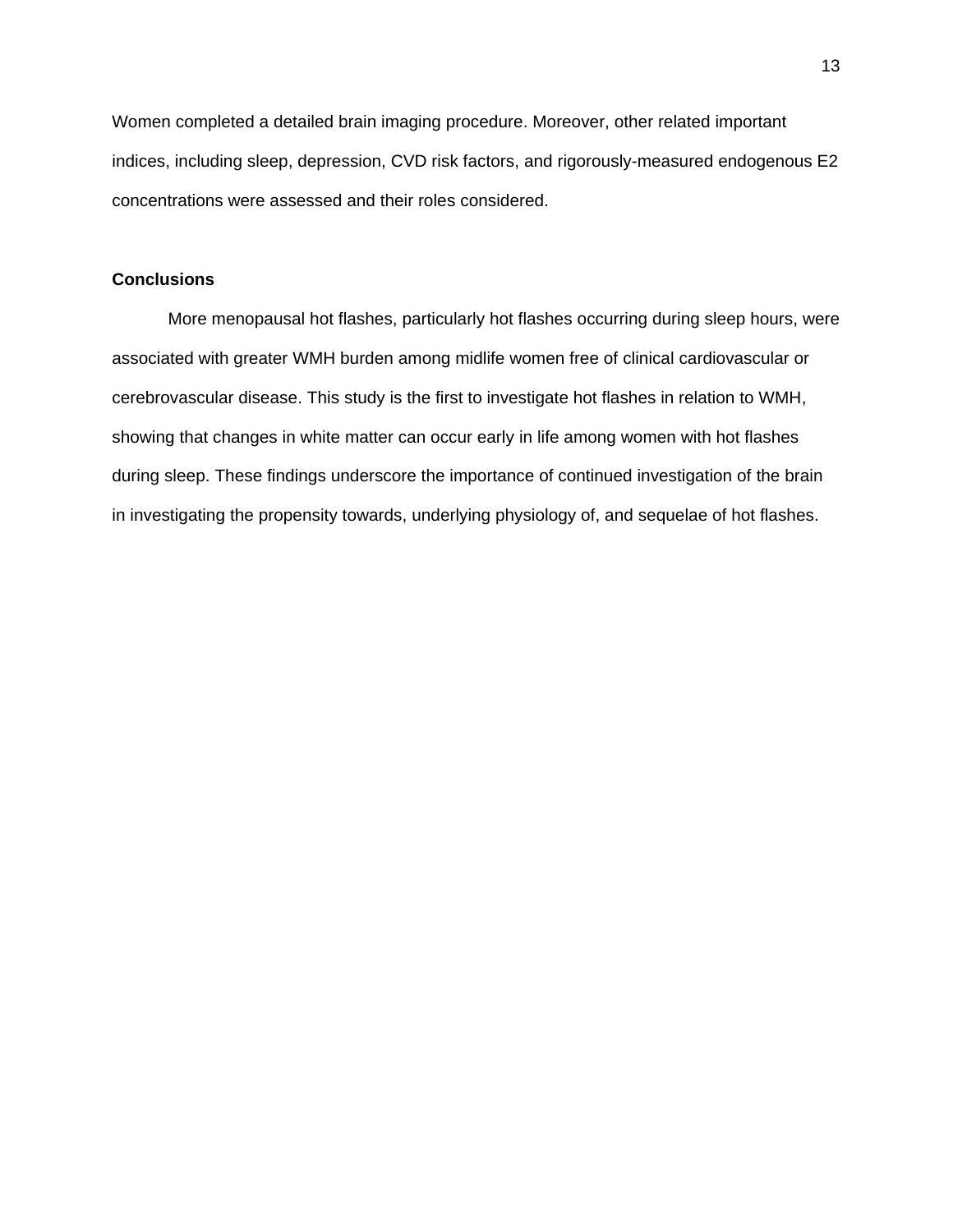# **Acknowledgements**

This research was supported by the National Institutes of Health, National Heart Lung and Blood Institute (R01HL105647 and K24HL123565 to Thurston) and a pilot grant from the Department of Psychiatry, University of Pittsburgh.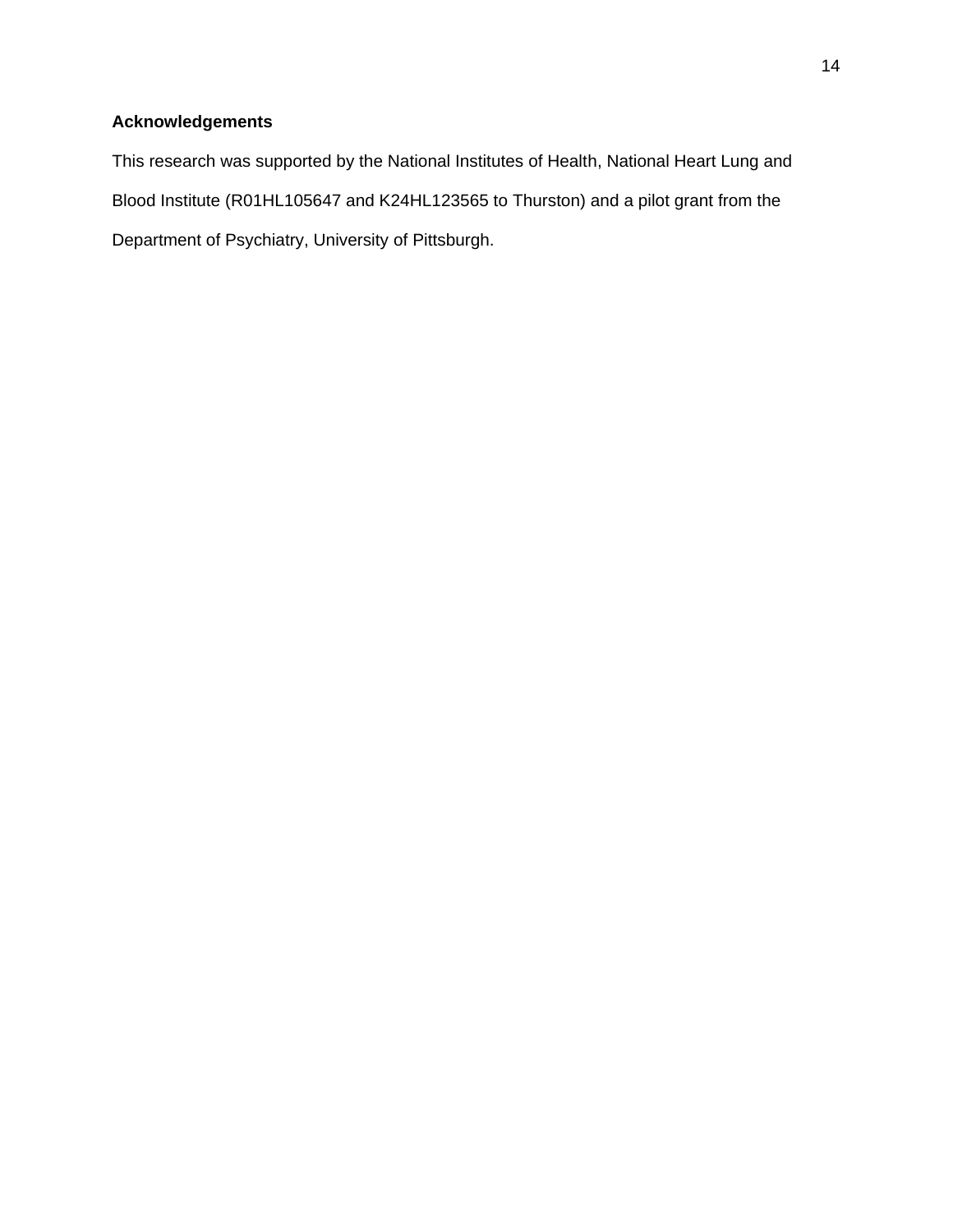#### **References**

<span id="page-14-0"></span>1. Gold E, Colvin A, Avis N, et al. Longitudinal analysis of vasomotor symptoms and race/ethnicity across the menopausal transition: Study of Women's Health Across the Nation (SWAN). Am J Public Health. 2006;**96**(7):1226-35.

<span id="page-14-1"></span>2. Avis NE, Colvin A, Bromberger JT, et al. Change in health-related quality of life over the menopausal transition in a multiethnic cohort of middle-aged women: Study of Women's Health Across the Nation. Menopause. 2009;**16**(5):860-9.

<span id="page-14-2"></span>3. Thurston RC, Sutton-Tyrrell K, Everson-Rose SA, Hess R, Matthews KA. Hot flashes and subclinical cardiovascular disease: findings from the Study of Women's Health Across the Nation Heart Study. Circulation. 2008;**118**(12):1234-40.

<span id="page-14-3"></span>4. Thurston RC, Sutton-Tyrrell K, Everson-Rose SA, Hess R, Powell LH, Matthews KA. Hot flashes and carotid intima media thickness among midlife women. Menopause. 2011;**18**(4):352- 8.

<span id="page-14-4"></span>5. Gast GC, Grobbee DE, Pop VJ, et al. Menopausal complaints are associated with cardiovascular risk factors. Hypertension. 2008;**51** (6):1492-8.

<span id="page-14-5"></span>6. Thurston R, El Khoudary S, Sutton-Tyrrell K, et al. Vasomotor symptoms and lipid profiles in women transitioning through menopause. *Obstet Gynecol*. 2012;**119**(4):753-61.

<span id="page-14-6"></span>7. Thurston RC, El Khoudary SR, Sutton-Tyrrell K, et al. Vasomotor symptoms and insulin resistance in the Study of Women's Health Across the Nation. J Clin Endocrinol Metab. 2012.

<span id="page-14-7"></span>8. Thurston RC, El Khoudary SR, Sutton-Tyrrell K, et al. Are vasomotor symptoms associated with alterations in hemostatic and inflammatory markers? Findings from the Study of Women's Health Across the Nation. Menopause. 2011;**18**(10):1044-51.

<span id="page-14-8"></span>9. Thurston R, Christie I, Matthews K. Hot flashes and cardiac vagal control during women's daily lives Menopause 2012;**19**(4):406-12.

<span id="page-14-9"></span>10. Freedman RR. Physiology of hot flashes. Am J Human Biol. 2001;**13**(4):453-64.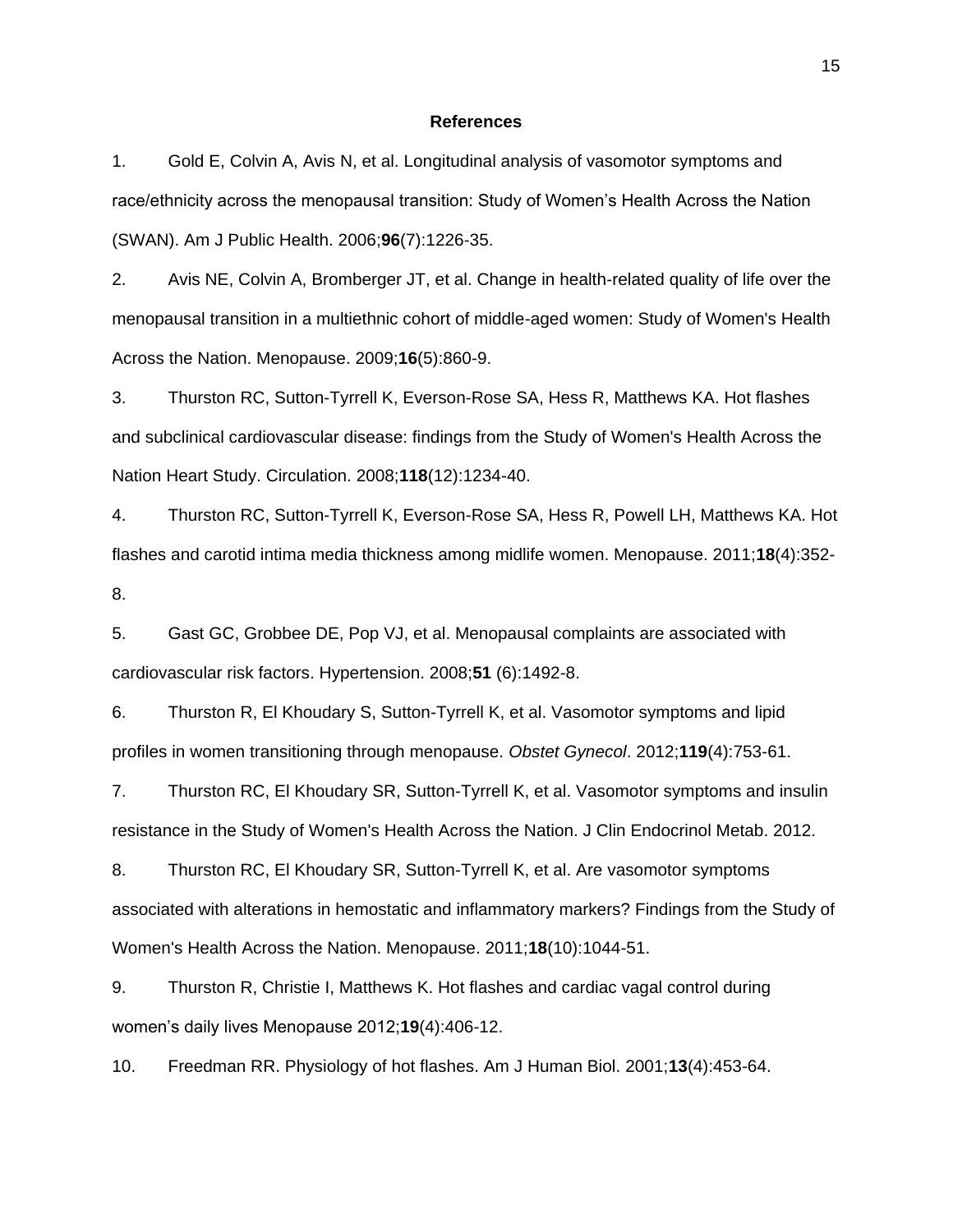<span id="page-15-0"></span>11. Debette S, Seshadri S, Beiser A, et al. Midlife vascular risk factor exposure accelerates structural brain aging and cognitive decline. Neurology. 2011;**77**(5):461-8.

<span id="page-15-8"></span>12. Maki PM, Dennerstein L, Clark M, et al. Perimenopausal use of hormone therapy is associated with enhanced memory and hippocampal function later in life. Brain Res.

2011;**1379**:232-43.

<span id="page-15-9"></span>13. Galluzzi S, Nicosia F, Geroldi C, et al. Cardiac autonomic dysfunction is associated with white matter lesions in patients with mild cognitive impairment. The journals of gerontology Series A, Biological sciences and medical sciences. 2009;**64**(12):1312-5.

<span id="page-15-1"></span>14. Avis N, Crawford S, Greendale G, et al. Duration of menopausal vasomotor symptoms over the menopause transition. JAMA Intern Med. 2015.

<span id="page-15-2"></span>15. Debette S, Markus HS. The clinical importance of white matter hyperintensities on brain magnetic resonance imaging: systematic review and meta-analysis. Bmj. 2010;**341**:c3666.

<span id="page-15-3"></span>16. Dormire SL, Carpenter JS. An alternative to Unibase/glycol as an effective nonhydrating electrolyte medium for the measurement of electrodermal activity. Psychophysiology. 2002;**39**(4):423-6.

<span id="page-15-4"></span>17. Freedman RR. Laboratory and ambulatory monitoring of menopausal hot flashes. Psychophysiology. 1989;**26**(5):573-9.

<span id="page-15-5"></span>18. Carpenter JS, Andrykowski MA, Freedman RR, Munn R. Feasibility and psychometrics of an ambulatory hot flash monitoring device. Menopause. 1999;**6**(3):209-15.

<span id="page-15-6"></span>19. Thurston R, Matthews K, Hernandez J, De La Torre F. Improving the performance of physiologic hot flash measures with support vector machines. Psychophysiology.

2009;**46**(2):285-92.

<span id="page-15-7"></span>20. Thurston R, Hernandez J, Del Rio J, De la Torre F. Support vector machines to improve physiologic hot flash measures: Application to the ambulatory setting. Psychophysiology. 2011;**48**(7):1015-21.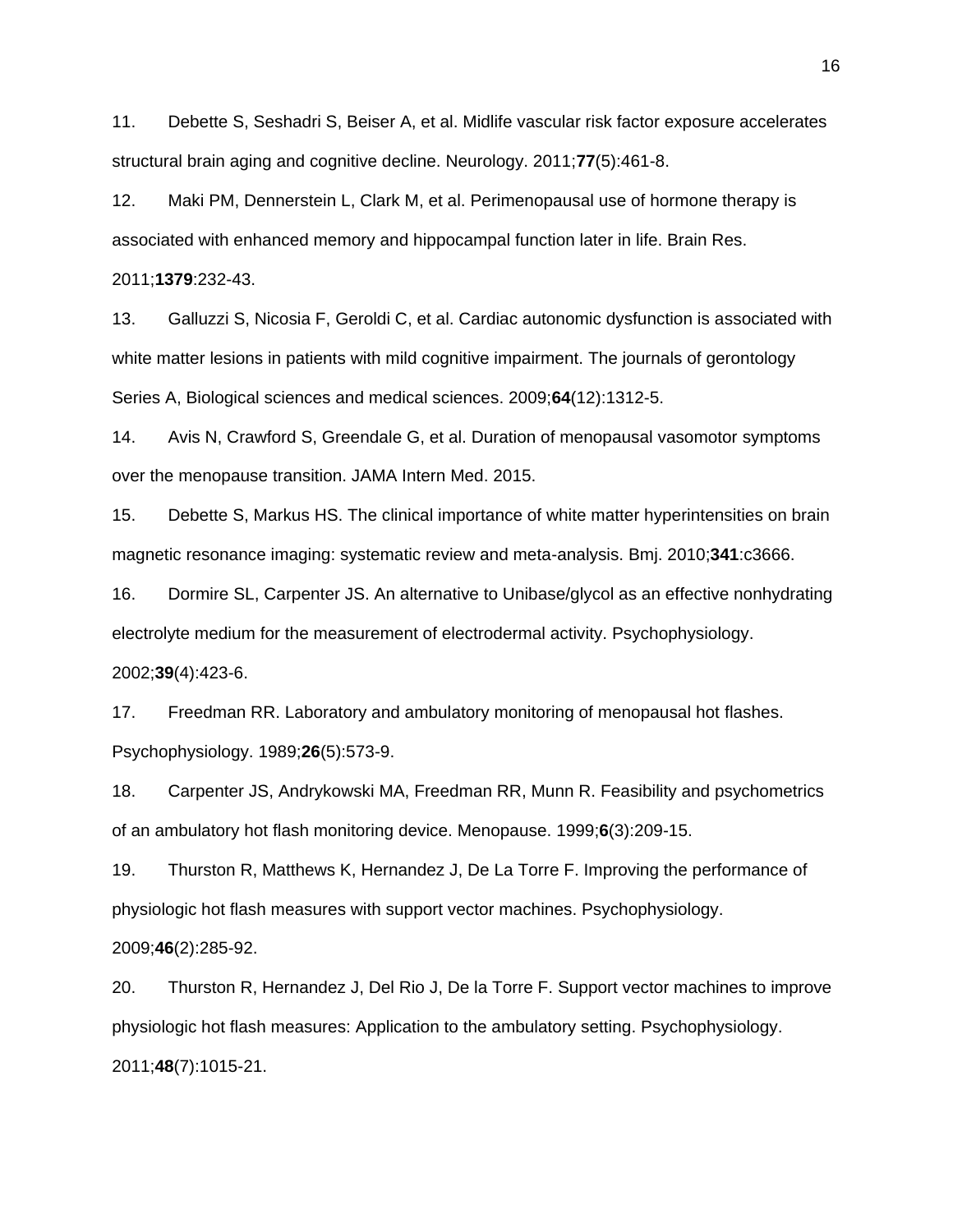<span id="page-16-0"></span>21. Wu M, Rosano C, Butters M, et al. A fully automated method for quantifying and localizing white matter hyperintensities on MR images. Psychiatry research. 2006;**148**(2-3):133-42.

<span id="page-16-1"></span>22. Udupa J, Wei L, Samarasekera S, Miki Y, Van Buchem M, Grossman R. Multiple sclerosis lesion quantification using fuzzy-connectedness principles. IEEE Transactions on Medical Imaging. 1997;**16**(5):598-609.

<span id="page-16-2"></span>23. Buysse DJ, Reynolds CF, 3rd, Monk TH, Berman SR, Kupfer DJ. The Pittsburgh Sleep Quality Index: a new instrument for psychiatric practice and research. Psychiatry Res. 1989;**28**(2):193-213.

<span id="page-16-3"></span>24. ACOG Practice Bulletin No. 141: management of menopausal symptoms. Obstetrics and gynecology. 2014;**123**(1):202-16.

<span id="page-16-4"></span>25. Netzer NC, Stoohs RA, Netzer CM, Clark K, Strohl KP. Using the Berlin Questionnaire to identify patients at risk for the sleep apnea syndrome. Annals of Internal Medicine. 1999;**131**(7):485-91.

<span id="page-16-5"></span>26. Friedewald W, Levy R, Fredrickson D. Estimation of the concentration of low density lipoprotein cholesterol in plasma, without use of the preparative ultracentrifuge. Clin Chem. 1972;**18**(6):499-502.

<span id="page-16-6"></span>27. Matthews D, Hosker J, Rudenski A, Naylor B, Teacher D, Turner R. Homeostasis model assessment: insulin resistance and b cell function from fasting plasma glucose and insulin concentration in man. Diabetologia 1985;**28**:412-9.

<span id="page-16-7"></span>28. Nelson RE, Grebe SK, DJ OK, Singh RJ. Liquid chromatography-tandem mass spectrometry assay for simultaneous measurement of estradiol and estrone in human plasma. Clin Chem. 2004;**50**(2):373-84.

<span id="page-16-8"></span>29. Mann E, Hunter MS. Concordance between self-reported and sternal skin conductance measures of hot flushes in symptomatic perimenopausal and postmenopausal women: a systematic review. Menopause. 2011;**18**(6):709-22.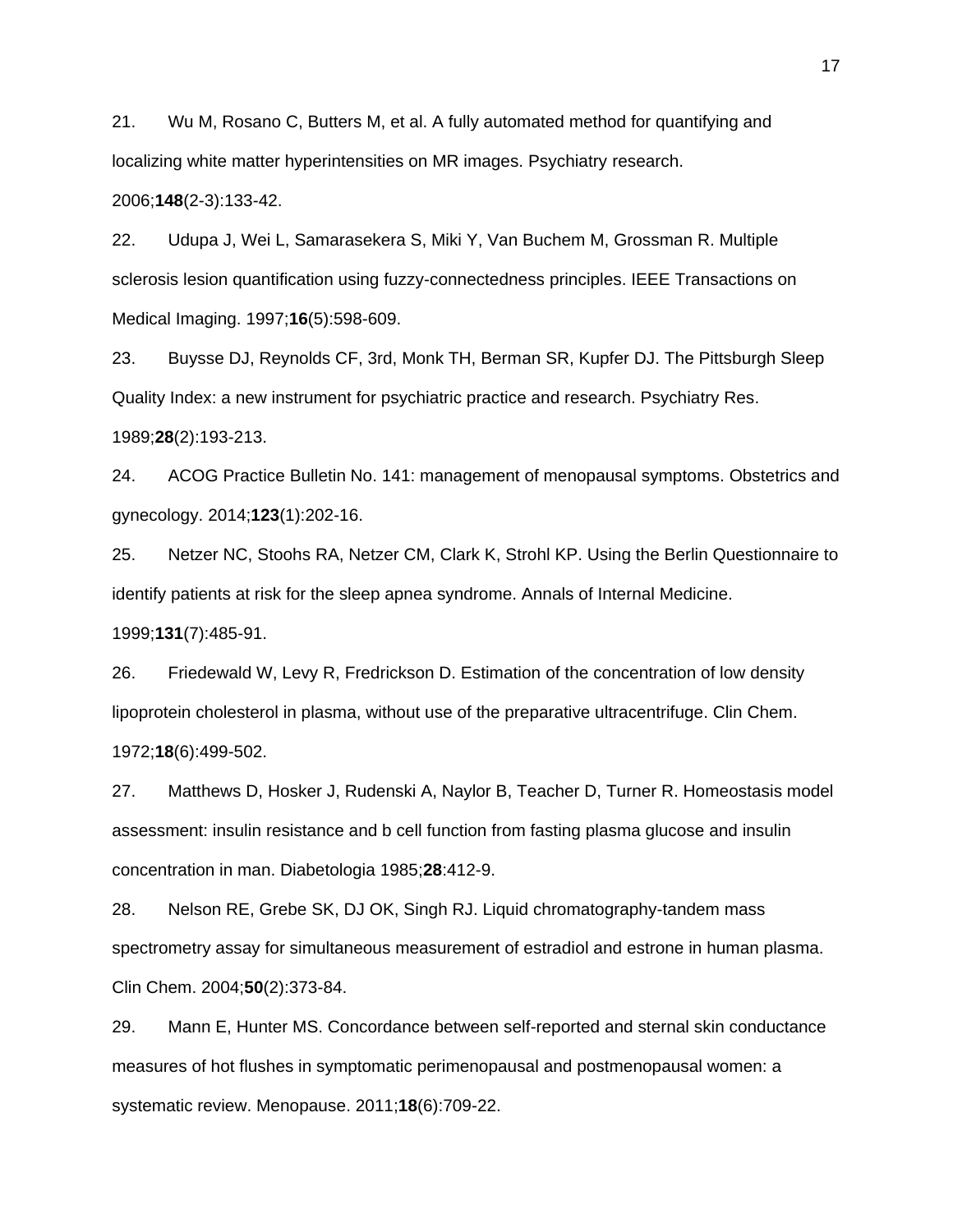<span id="page-17-0"></span>30. Power ML, Cogswell ME, Schulkin J. US obstetrician-gynaecologist's prevention and management of obesity in pregnancy. Journal of obstetrics and gynaecology : the journal of the Institute of Obstetrics and Gynaecology. 2009;**29**(5):373-7.

31. Sharma AJ, Cogswell ME, Li R. Dose-response associations between maternal smoking during pregnancy and subsequent childhood obesity: effect modification by maternal race/ethnicity in a low-income US cohort. American Journal of Epidemiology. 2008;**168**(9):995- 1007.

<span id="page-17-7"></span>32. Prairie BA, Klein-Patel M, Lee M, Wisner KL, Balk JL. What midlife women want from gynecologists: a survey of patients in specialty and private practices. Journal of women's health. 2014;**23**(6):513-8.

<span id="page-17-1"></span>33. Raz L, Jayachandran M, Tosakulwong N, et al. Thrombogenic microvesicles and white matter hyperintensities in postmenopausal women. Neurology. 2013;**80**(10):911-8.

<span id="page-17-2"></span>34. Rocca WA, Bower JH, Maraganore DM, et al. Increased risk of cognitive impairment or dementia in women who underwent oophorectomy before menopause. Neurology. 2007;**69**(11):1074-83.

<span id="page-17-3"></span>35. Rocca WA, Bower JH, Maraganore DM, et al. Increased risk of parkinsonism in women who underwent oophorectomy before menopause. Neurology. 2008;**70**(3):200-9.

<span id="page-17-4"></span>36. Hunter MS, Mann E. A cognitive model of menopausal hot flushes and night sweats. Journal of psychosomatic research. 2010;**69**(5):491-501.

<span id="page-17-5"></span>37. Maki PM, Drogos LL, Rubin LH, Banuvar S, Shulman LP, Geller SE. Objective hot flashes are negatively related to verbal memory performance in midlife women. Menopause. 2008;**15**(5):848-56.

<span id="page-17-6"></span>38. Thurston RC, Santoro N, Matthews KA. Are vasomotor symptoms associated with sleep characteristics among symptomatic midlife women? Comparisons of self-report and objective measures. Menopause. 2012.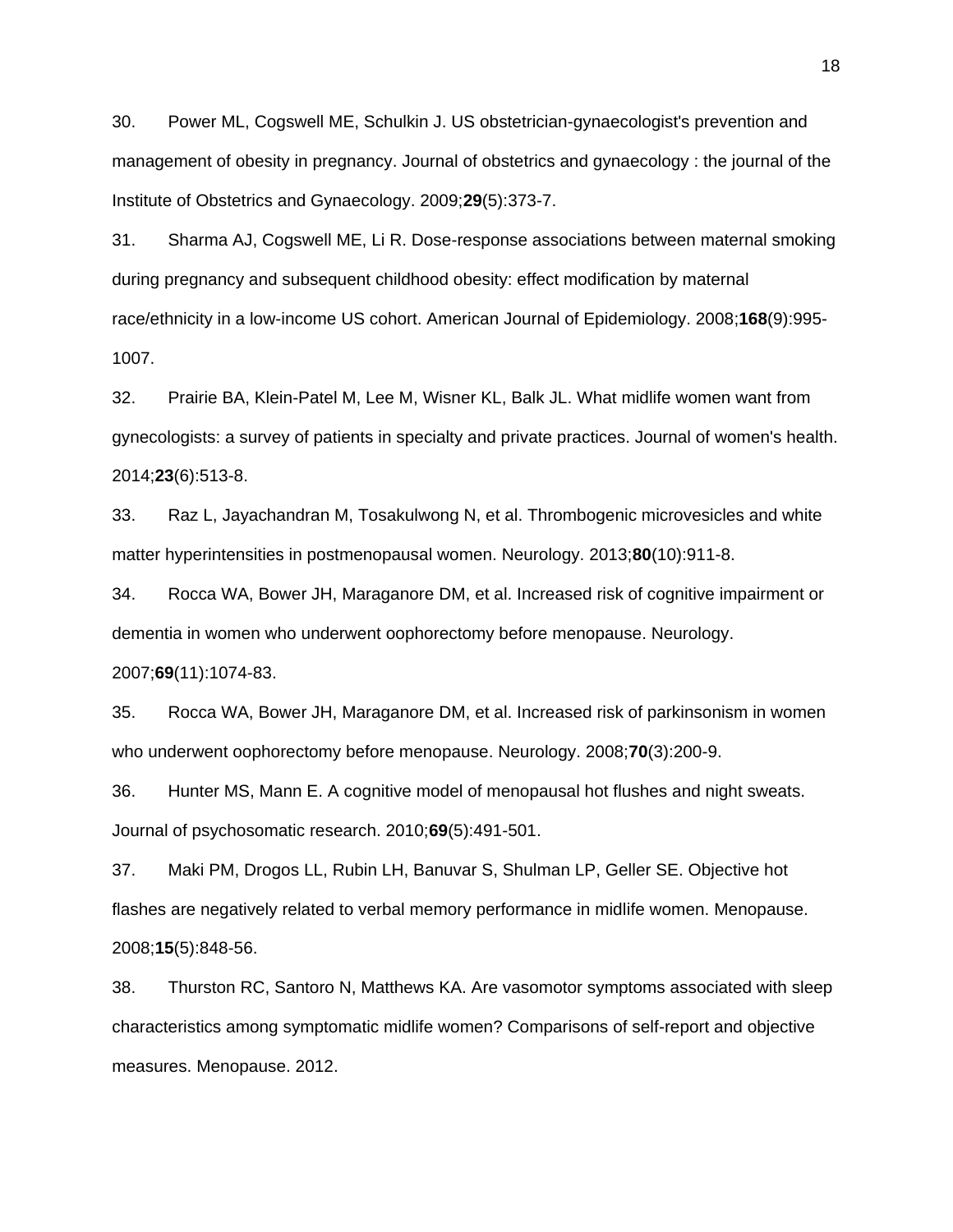<span id="page-18-0"></span>39. Njoroge JN, El Khoudary SR, Fried LF, Barinas-Mitchell E, Sutton-Tyrrell K. High urinary sodium is associated with increased carotid intima-media thickness in normotensive overweight and obese adults. American journal of hypertension. 2011;**24**(1):70-6.

<span id="page-18-1"></span>40. Freedman RR, Roehrs TA. Sleep disturbance in menopause. Menopause. 2007.

<span id="page-18-2"></span>41. Cogswell ME, Power ML, Sharma AJ, Schulkin J. Prevention and management of obesity in nonpregnant women and adolescents: beliefs and practices of U.S. obstetricians and gynecologists. Journal of women's health. 2010;**19**(9):1625-34.

<span id="page-18-3"></span>42. Yasui T, Uemura H, Tomita J, et al. Association of interleukin-8 with hot flashes in premenopausal, perimenopausal, and postmenopausal women and bilateral oophorectomized women. J Clin Endocrinol Metab. 2006;**91**(12):4805-8.

<span id="page-18-4"></span>43. Rocca WA, Grossardt BR, Shuster LT. Oophorectomy, menopause, estrogen treatment, and cognitive aging: clinical evidence for a window of opportunity. Brain Res. 2011;**1379**:188- 98.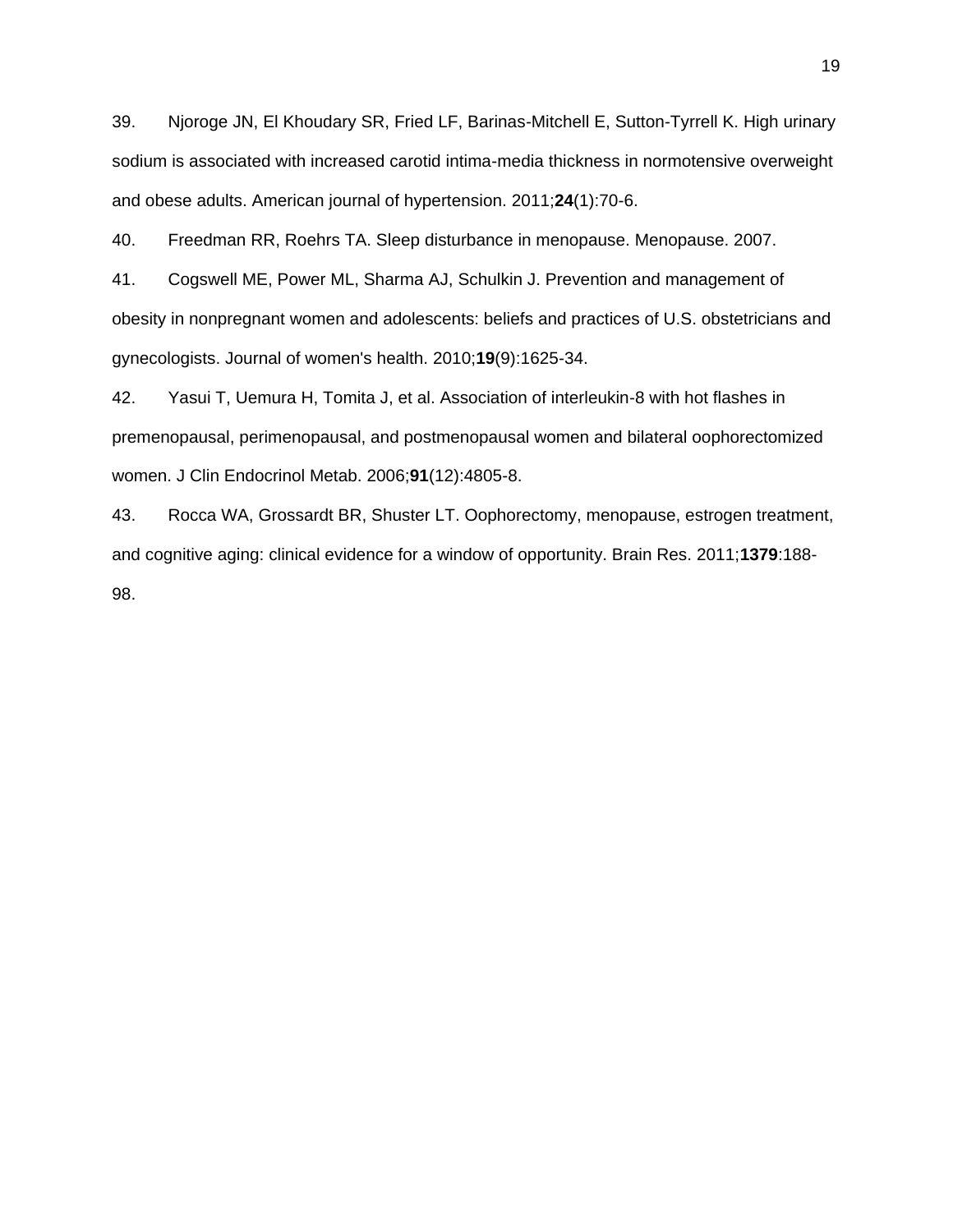Table 1. Sample characteristics

| N                                            | 19          |
|----------------------------------------------|-------------|
| Age, M(SD)                                   | 55.2(3.5)   |
| Race, N (%)                                  |             |
| White                                        | 14 (73.7)   |
| African American                             | 5(26.3)     |
| Education, N (%)                             |             |
| < college                                    | 6(31.6)     |
| $\geq$ college                               | 13 (68.4)   |
| Menopause status, N (%)                      |             |
| Perimenopausal                               | 3(15.8)     |
| Postmenopausal                               | 16 (84.2)   |
| SBP, mmHg, M(SD)                             | 121.3(12.1) |
| DBP, mmHg, M(SD)                             | 69.6 (7.8)  |
| BMI, M(SD)                                   | 28.7 (4.9)  |
| HOMA, Median (IQR)                           | 1.9(1.8)    |
| hsCRP, mg/dL, Median (IQR)                   | 2.3(2.7)    |
| IL6, pg/dL, Median (IQR)                     | 1.6(1.4)    |
| CESD score, M(SD)                            | 7.4(7.6)    |
| Serum estradiol, pg/mL, Median (IQR)         | 5.0(13.0)   |
| Actigraphy-assessed sleep time, hours, M(SD) | 6.2(1.3)    |
| Physiologic hot flash rate, number, M (SD)   |             |
| $24-hr$                                      | 7.9(7.2)    |
| Waking*                                      | 5.9(5.9)    |
| Sleep*                                       | 2.0(1.9)    |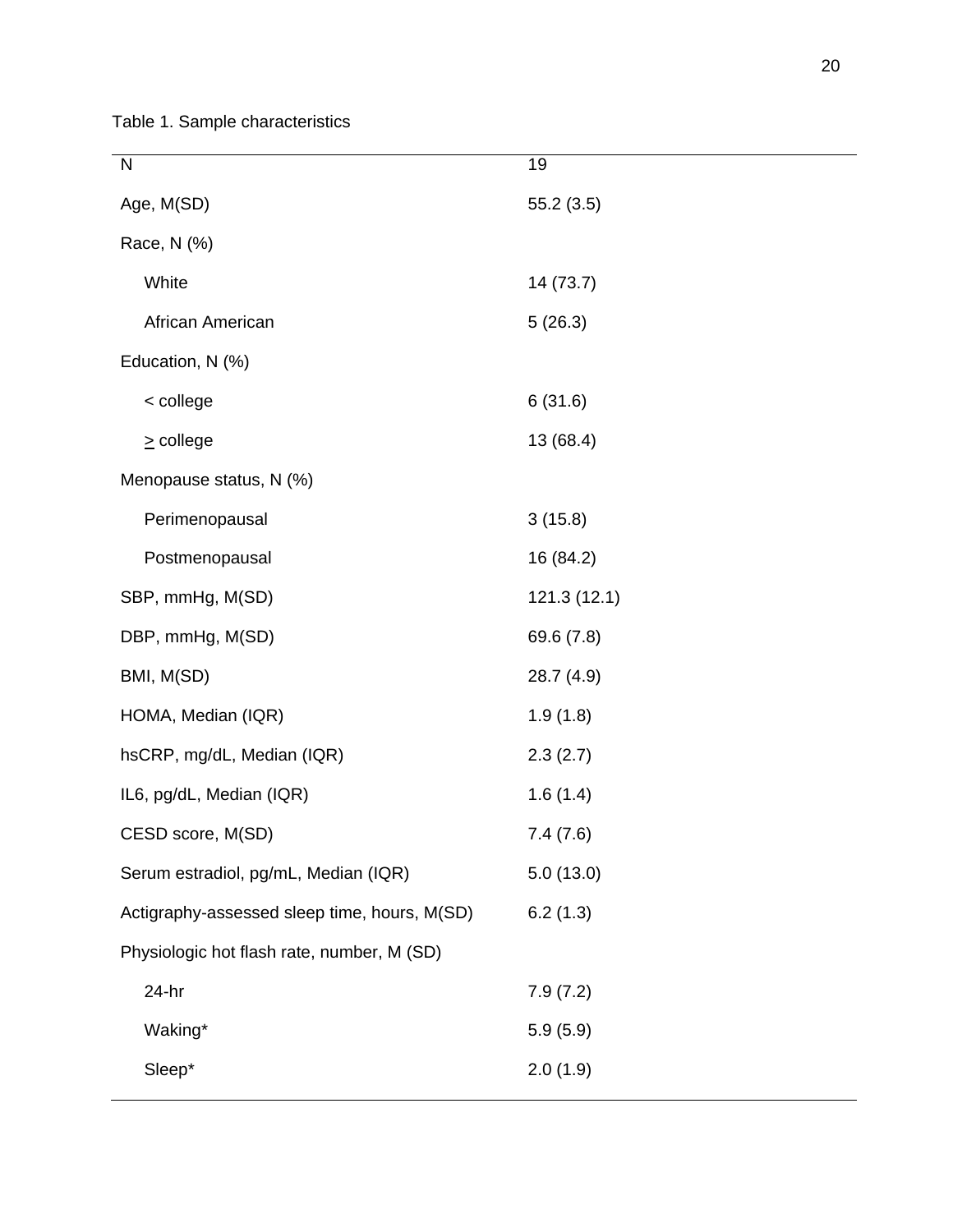| Self-report hot flash rate, number, M (SD)         |              |
|----------------------------------------------------|--------------|
| $24-hr$                                            | 2.8(3.5)     |
| Waking*                                            | 1.7(2.2)     |
| Sleep*                                             | 1.1(1.7)     |
| White matter hyperintensity ratio (WMH/Total Brain | .0013 (.001) |
| Volume), M (SD)                                    |              |

\*Standardized to sleep and wake periods of 17 and 7 hours respectively for ease of

interpretation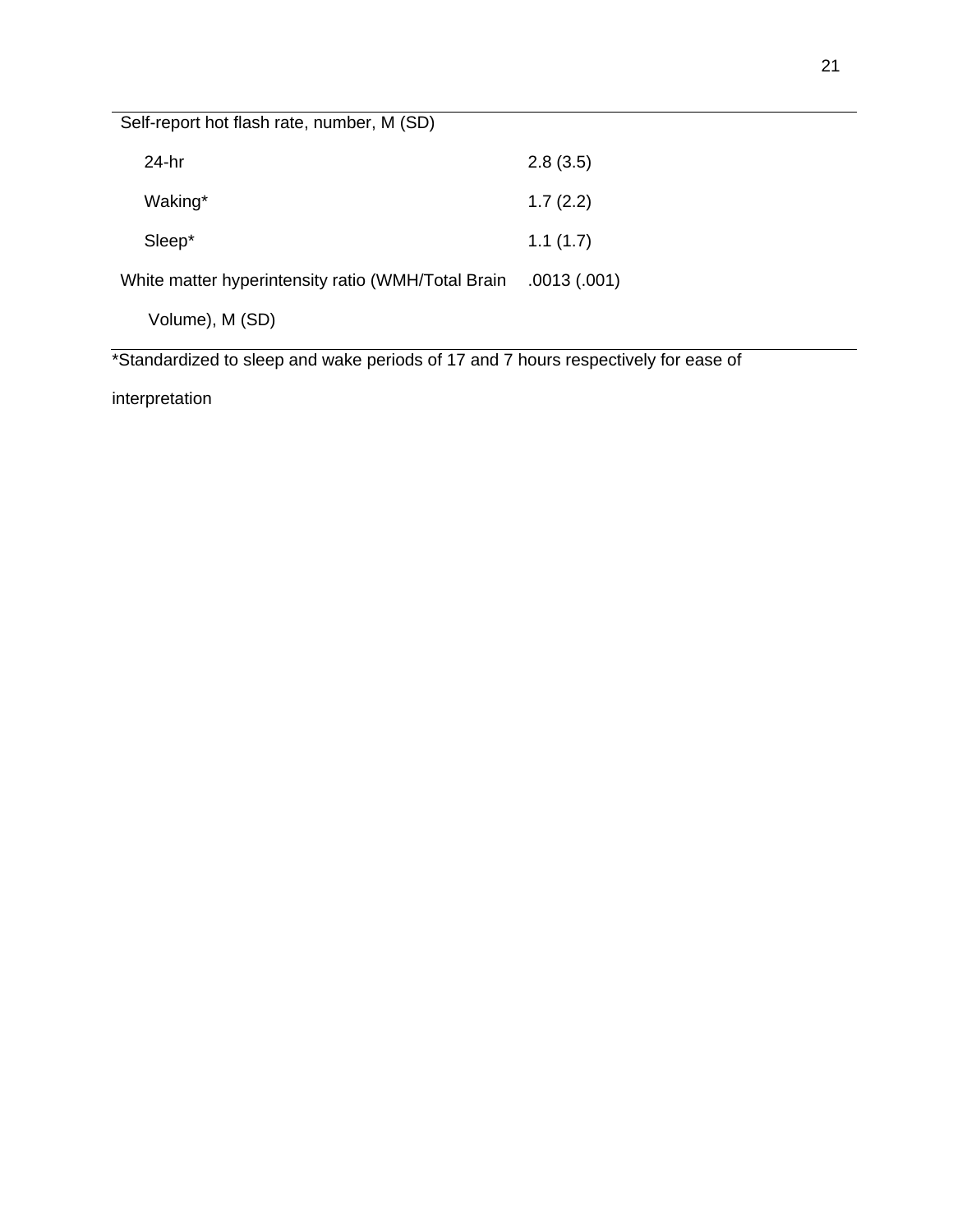| White matter hyperintensities     |                     |     |  |
|-----------------------------------|---------------------|-----|--|
| Beta (Standard Error)+<br>P value |                     |     |  |
| Physiologic hot flash rate        |                     |     |  |
| 24-hr                             | $.00004$ $(.00003)$ | .24 |  |
| Sleep                             | $.0002$ $(.0001)$   | .03 |  |
| Wake                              | .00002 (.00004)     | .75 |  |

Table 2. Relation between physiologic hot flashes and white matter hyperintensities

Covariates: age, race, body mass index

† Beta indicates average increase in white matter hyperintensities associated with each

additional hot flash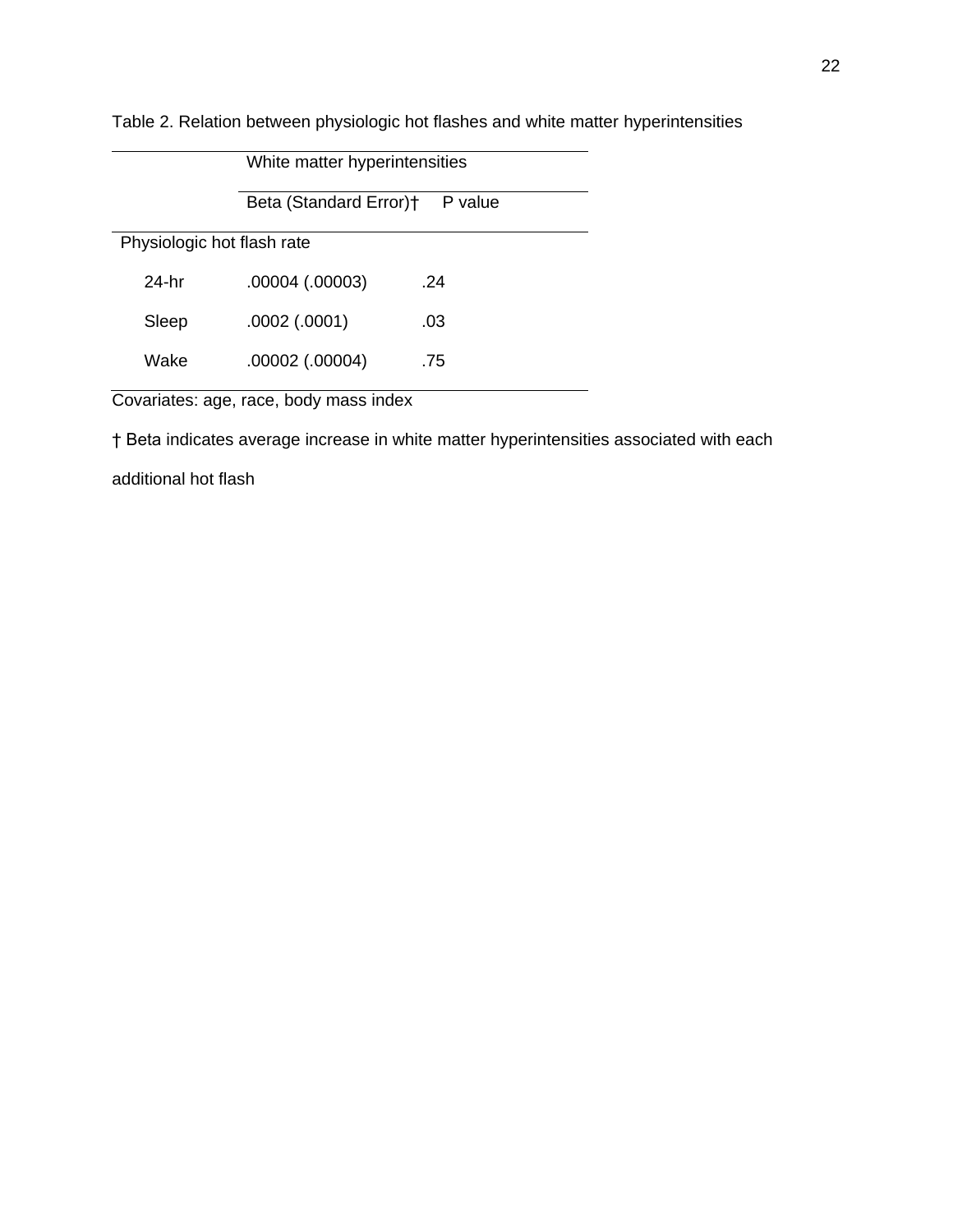Figure 1. Relations between sleep hot flashes and WMH